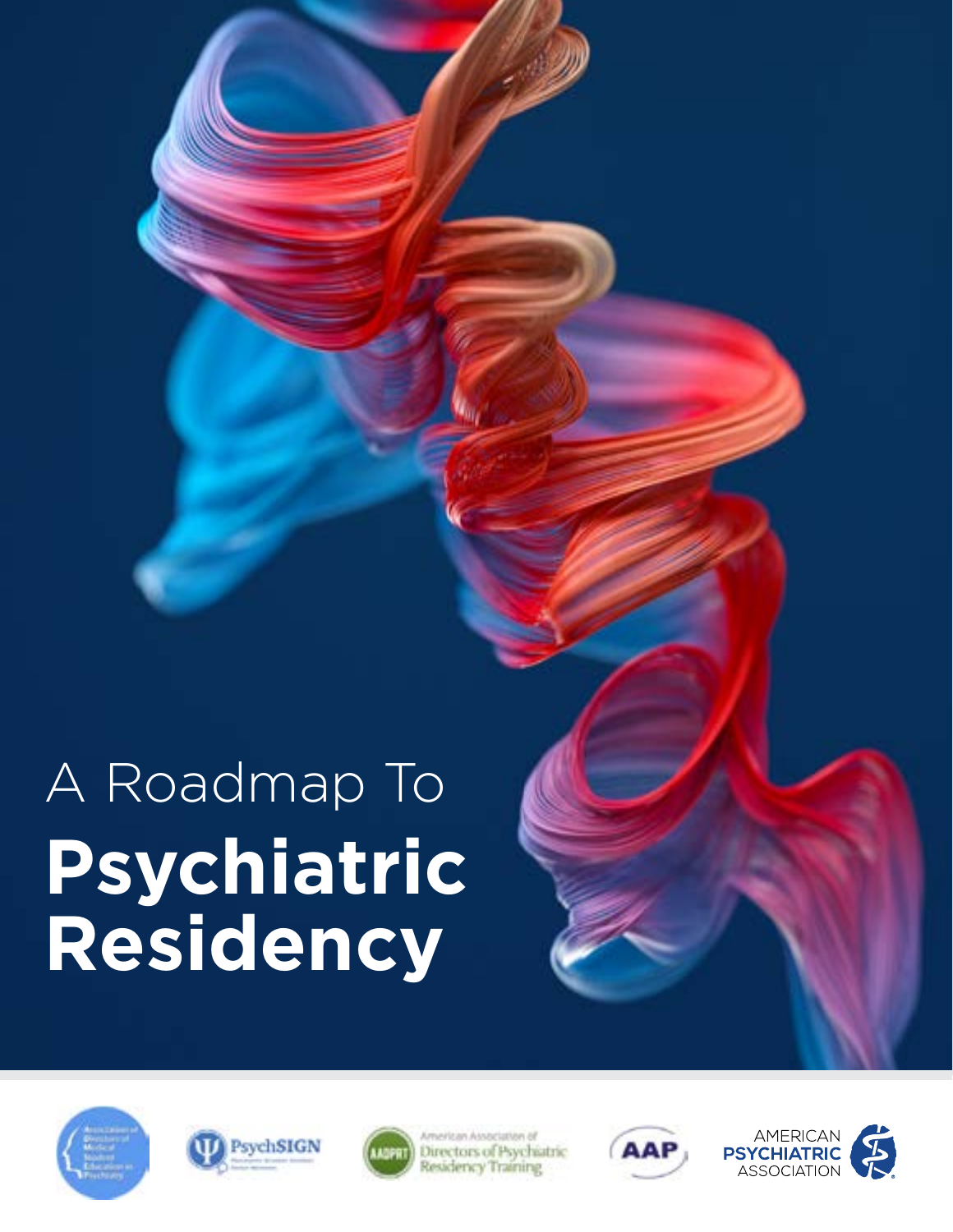# Table of Contents:

| What Should I Do During Medical School To Prepare For A Career In Psychiatry?  4 |  |
|----------------------------------------------------------------------------------|--|
|                                                                                  |  |
|                                                                                  |  |
|                                                                                  |  |
|                                                                                  |  |
|                                                                                  |  |
|                                                                                  |  |
|                                                                                  |  |
|                                                                                  |  |
|                                                                                  |  |
|                                                                                  |  |
|                                                                                  |  |
|                                                                                  |  |
|                                                                                  |  |
|                                                                                  |  |
|                                                                                  |  |
|                                                                                  |  |

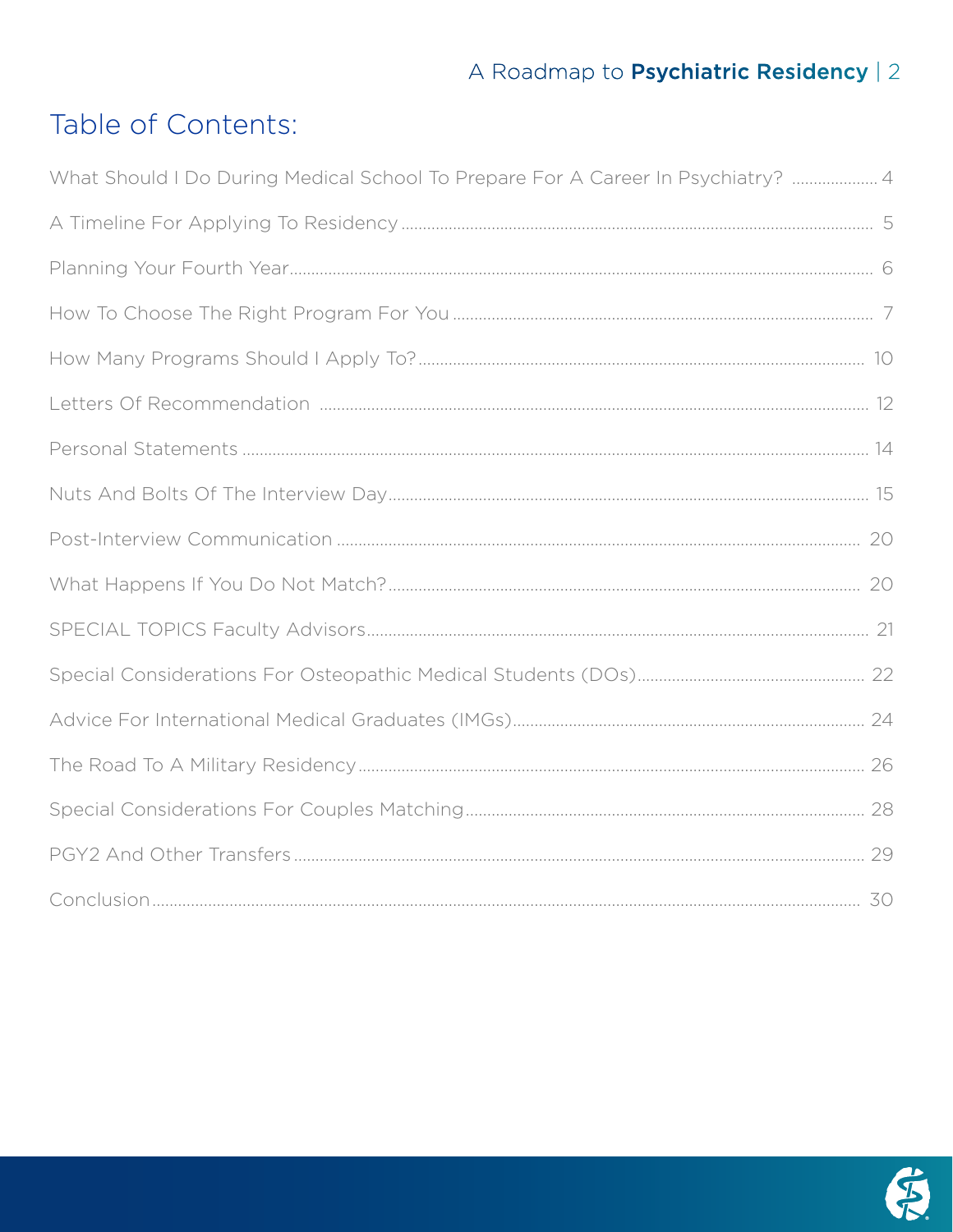

elcome to the wonderful medical<br>field of psychiatry. The authors<br>of this document and the many field of psychiatry. The authors of this document and the many practicing psychiatrists around the world are thrilled that you plan to join our exciting and ever-changing field. The information provided in this document has been compiled by leadership in the following organizations: ADMSEP (Association of Directors of Medical Student Education in Psychiatry), AADPRT (American Association of Directors of Psychiatric Residency Training), AAP (Association for Academic Psychiatry), and PsychSIGN (Psychiatry Student Interest Group Network). This document is meant to provide a global overview of the residency application process and information about subspecialty specialization. For questions specific to your application or a specific residency program, we encourage you to speak to your Dean's office, consult your faculty advisor, or review individual residency program websites.

*Note to Readers: This document (A Roadmap to Psychiatric Residency) is a collection of information developed by the organizations named herein, which is intended to be useful to medical students interested in applying for a psychiatric*  residency program. It does not represent the official policy or views of the named organizations. The information *contained in this document is intended to be general advice and is provided as-is and not guaranteed to be correct,*  complete or current. For any specific situation or question about how the information might apply to a particular situation, individuals are encouraged to consult with their Dean's office, advisors, or other knowledgeable persons such *as members of their psychiatry department.*

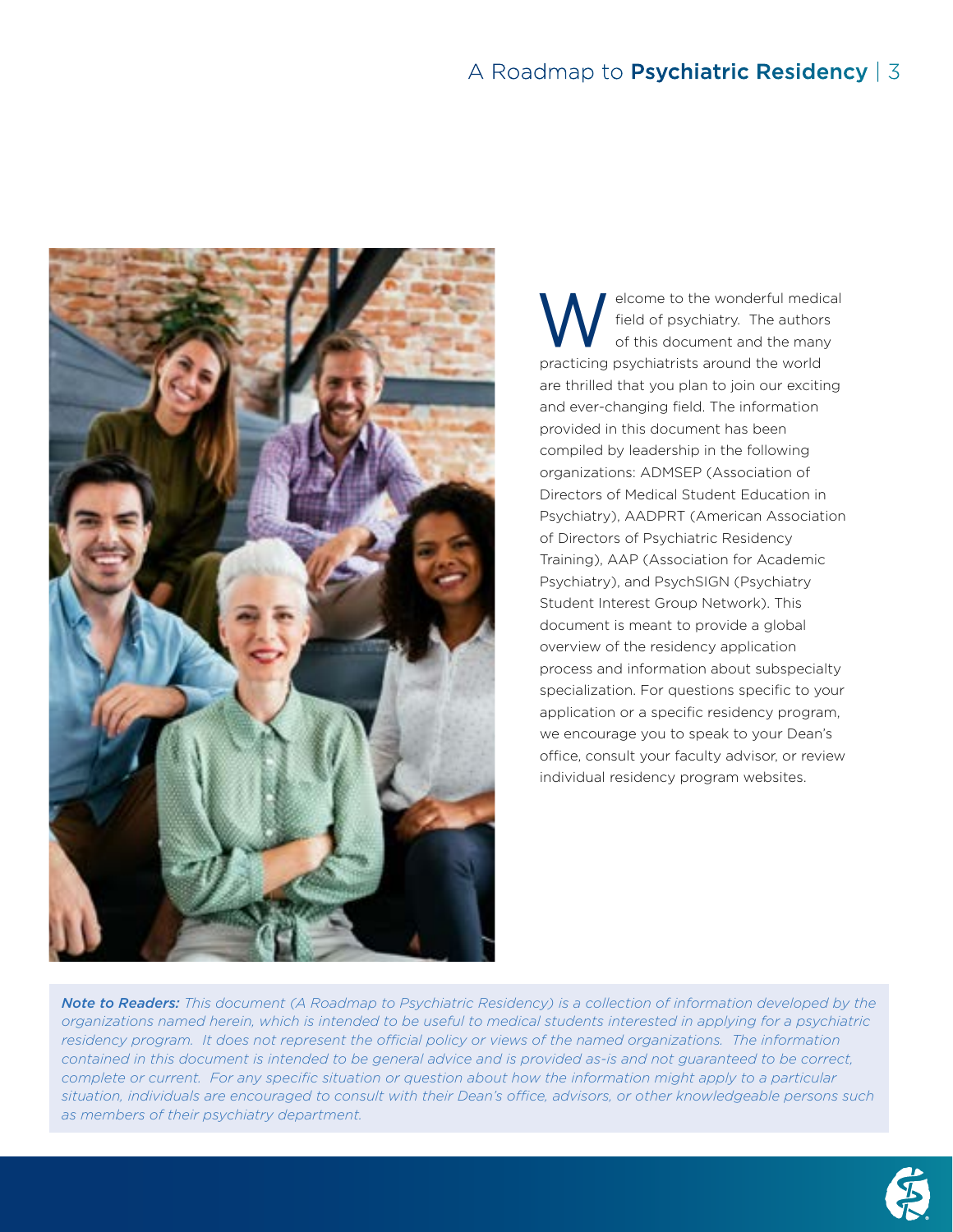# **WHAT SHOULD I DO DURING MEDICAL SCHOOL TO PREPARE FOR A CAREER IN PSYCHIATRY?**

Psychiatry programs are generally holistic in their review of applicants. As such, participation in the following is highly valued - longitudinal and meaningful service, leadership, and scholarly experiences that may demonstrate unique individual attributes and a strong commitment to psychiatry. Service activities could include service to the community (e.g., student-run free clinic, community health fair, homeless shelter) or service to the medical school (e.g., committees, student council, and peer support and wellness activities). Roles involving teaching and mentoring other students (e.g., peer tutor, course teaching assistant), or running student interest groups demonstrates desirable professionalism and leadership skills. While most programs do not require research, any form of scholarship particularly related to psychiatry, can strengthen an application. If access is limited to more traditional research experiences, scholarly projects in the areas of patient safety and quality improvement, education/curricular design, and clinical case reports are highly valued. Presentations at professional meetings or publications are especially impressive. Regional or national work with organizations such as the American Psychiatric Association (APA), Student National Medical Association (SNMA), American Medical Student Association (AMSA), and PsychSIGN may strengthen an application, as well

as provide opportunities for networking, leadership, mentorship, and scholarship. Many of the psychiatric subspecialty organizations, such as American Academy of Child and Adolescent Psychiatry and Academy of Consultation-Liaison Psychiatry, have free or discounted membership rates for medical students and offer helpful resources and exposure to areas of psychiatry not seen as often in medical school clerkships. Most psychiatry programs are looking to recruit applicants with a diverse set of life experiences, passions, and skill sets, including those not directly related to psychiatry. These could include accomplishments in the arts, athletics, writing, advocacy, human rights, health policy, anti-racism, global health work, and commitment to increasing access to care for particular communities (LGBTQ+, specific racial/ethnic/religious groups, homeless population). Finally, do not fret if you are one of the many who discover their love of the psychiatric profession later in medical school, such as after completing the clerkship. You may write in your personal statement about changing career course and what experiences helped you come to this decision. Consider joining PsychSIGN or other national or local psychiatric organizations and be sure to meet with your specific psychiatry advisor for additional strategies to show your commitment to the field.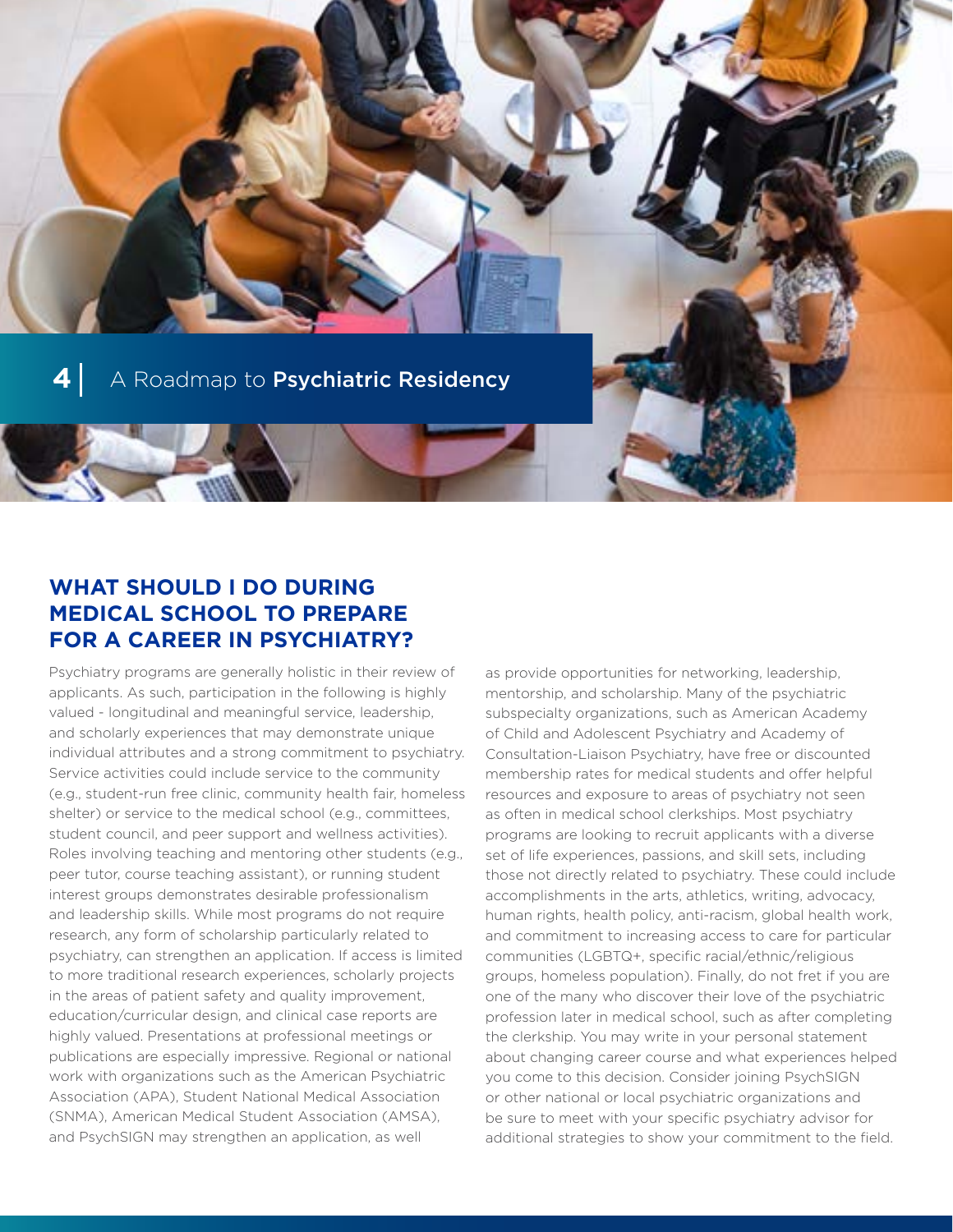# **A TIMELINE FOR APPLYING TO RESIDENCY**

The road to residency begins with choosing your specialty. Often this occurs during your clerkship rotations. Below is a suggested timeline for your third and fourth year of medical school.

| <b>Feb-April</b><br>(of your Clerkship year) | $\Box$ Research Residencies<br>$\Box$ Find a psychiatry faculty advisor<br>$\Box$ Plan the MS4 year, including rotations and board exams                                                                                                                                                                                                                                                                                                                                     |
|----------------------------------------------|------------------------------------------------------------------------------------------------------------------------------------------------------------------------------------------------------------------------------------------------------------------------------------------------------------------------------------------------------------------------------------------------------------------------------------------------------------------------------|
| <b>May-June</b>                              | $\Box$ Talk to the attendings you have worked with to obtain letters<br>of recommendation<br>(Earlier is OK, especially if you had a great<br>experience early in your clerkship year)                                                                                                                                                                                                                                                                                       |
| July-<br><b>September</b>                    | □ Ask for additional letters of recommendation during MS4 year<br>$\Box$ Register with your dean's office for<br>information on NRMP/ERAS<br>□ Have your faculty advisor review your personal statement<br><b>□</b> Submit application into ERAS<br>□ Beginning submitting applications to programs (early September)<br>I NRMP Match registration opens (usually mid-September)<br>□ Your application and MSPE are made available<br>to Residency programs (late September) |
| <b>October-</b><br><b>January</b>            | $\blacksquare$ Interviews<br>□ Applicant Standard Registration Deadline<br>for the Match and SOAP (late January)                                                                                                                                                                                                                                                                                                                                                             |
| <b>February</b>                              | $\Box$ Ranking opens<br>$\Box$ Make final decisions and submit list to NRMP                                                                                                                                                                                                                                                                                                                                                                                                  |
| <b>March</b>                                 | <b>E</b> Rank order list certification deadline<br>□ Match Week and Supplemental Offer and<br>Acceptance Program (SOAP)                                                                                                                                                                                                                                                                                                                                                      |

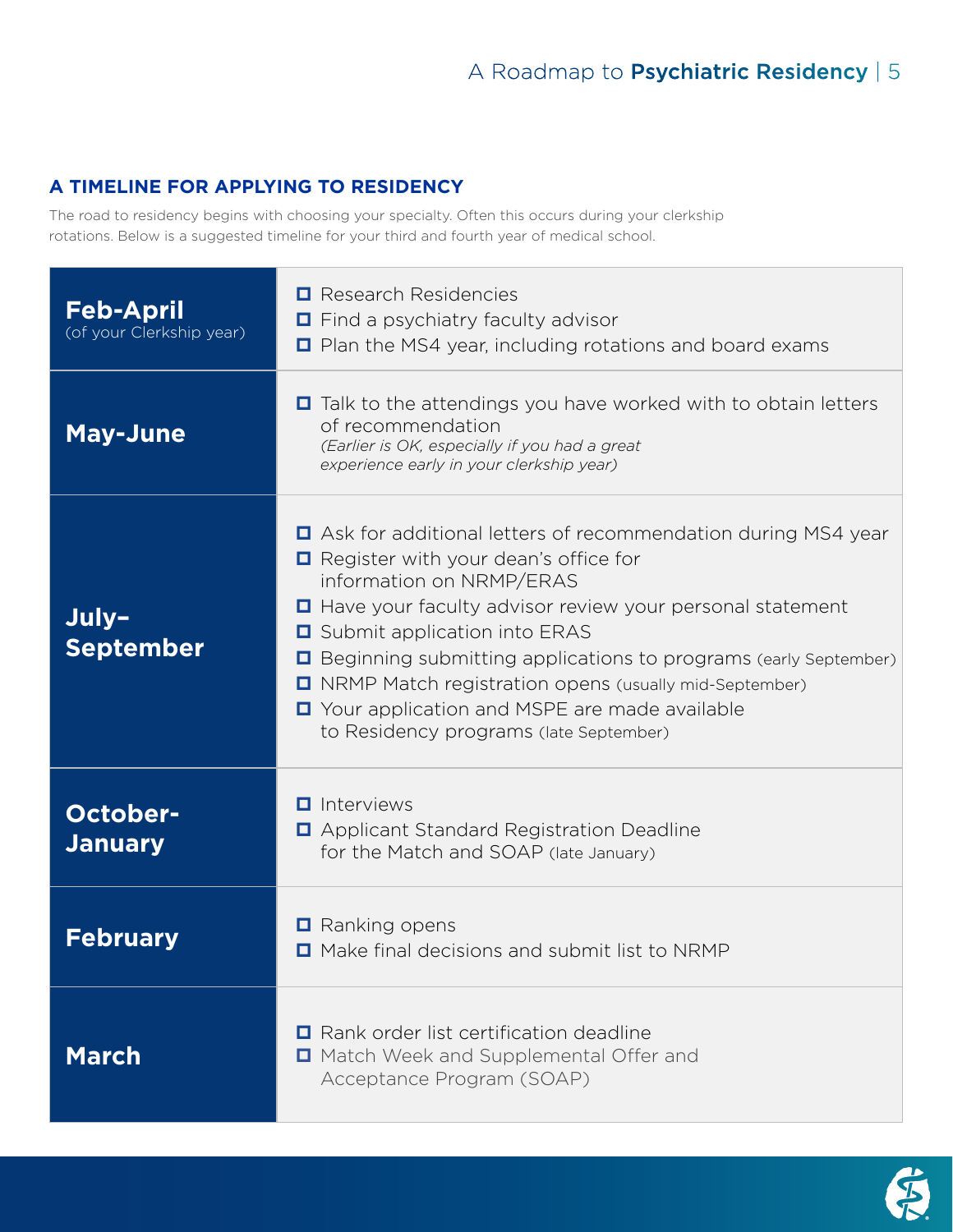

# **PLANNING YOUR FOURTH YEAR**

Every school will have specific requirements for 4th year. Start with a full understanding of how many courses are required, how much time you can carve out for interviews, senior projects, and any outstanding work, in order to plan your last year.

Generally, two specific types of courses are reserved for 4th year students: electives and sub-internships ("sub-Is"). Psychiatry elective experiences give you the opportunity to explore various topics and subspecialties. There are many subspecialty areas in psychiatry such as forensics, geriatrics, addiction, child and adolescent, consultation-liaison, neuropsychiatry, perinatal and early childhood mental health. There are additional fields that are also relevant and available for specialization such as sleep medicine, addiction medicine, palliative care, and psychotherapy additional training.

Ask your faculty advisor or your school's psychiatry Residency Program Director how many electives they recommend you take in psychiatry (typically two or three). It is recommended that you take these electives as early as possible (even as early as 3rd year if available) to both gauge your own interest in psychiatry and demonstrate your interest in the field. Electives are also an opportunity to demonstrate your potential as a future resident and to request letters of recommendation (LORs) from psychiatrists.

Sub-Is are generally completed after your core psychiatry clerkship. Not all schools offer sub-Is in psychiatry. However, if your school does, this is another opportunity to explore your interest in psychiatry while also developing more advanced clinical skills. Like electives, sub-Is are a great opportunity to meet faculty mentors and request LORs.

Sub-Is and electives can also be completed at an institution other than your own. These rotations are known as "away rotations." At this time, away rotations are not required,

nor necessarily encouraged, to apply for psychiatry. Away rotations allow you the opportunity to see how medicine is practiced elsewhere and to gain experience with a specific program. An away rotation is also an opportunity to demonstrate your interest in a specific institution if you have a "dream program" where you hope to receive an interview invitation (although performing an away rotation in no way guarantees that you will receive an interview). Many away rotations require a specific application using a third-party service such as VSAS (Visiting Student Application Service) or VSLO (Visiting Student Learning Opportunities). These services request an application form, letters of reference, and often other requirements. Make sure to research or contact any away rotation program to learn about their specific requirements well in advance. Many people begin this process with approximately two to four months left in their 3rd year. If you think that you would like to do an away rotation, make sure to appropriately budget for travel and rent expenses during this time. Some programs may offer discounted housing, or you can look into options such as AirBNB or RotatingRooms. Because of the impacts of COVID-19, the availability of away rotations will likely vary by institution and be dependent on the policies at each individual program. As of June 2021, an individual should accept a maximum of one away rotation in a specific clinical specialty.

**A final important note:** Only grades that are submitted prior to the release of the MSPE will be seen by programs. If you are taking psychiatry electives or sub-Is and want programs to see your performance, plan to schedule these with enough time in advance to have your grade submitted before ERAS opens for programs to review. (Note that some medical schools will only include third year clerkship grades in the MSPE; if this is the case for your school, you should be able to request an updated transcript once your new fourth-year psychiatry grades are in). You can still do psychiatry rotations in the fall and winter and talk about these during your residency interviews.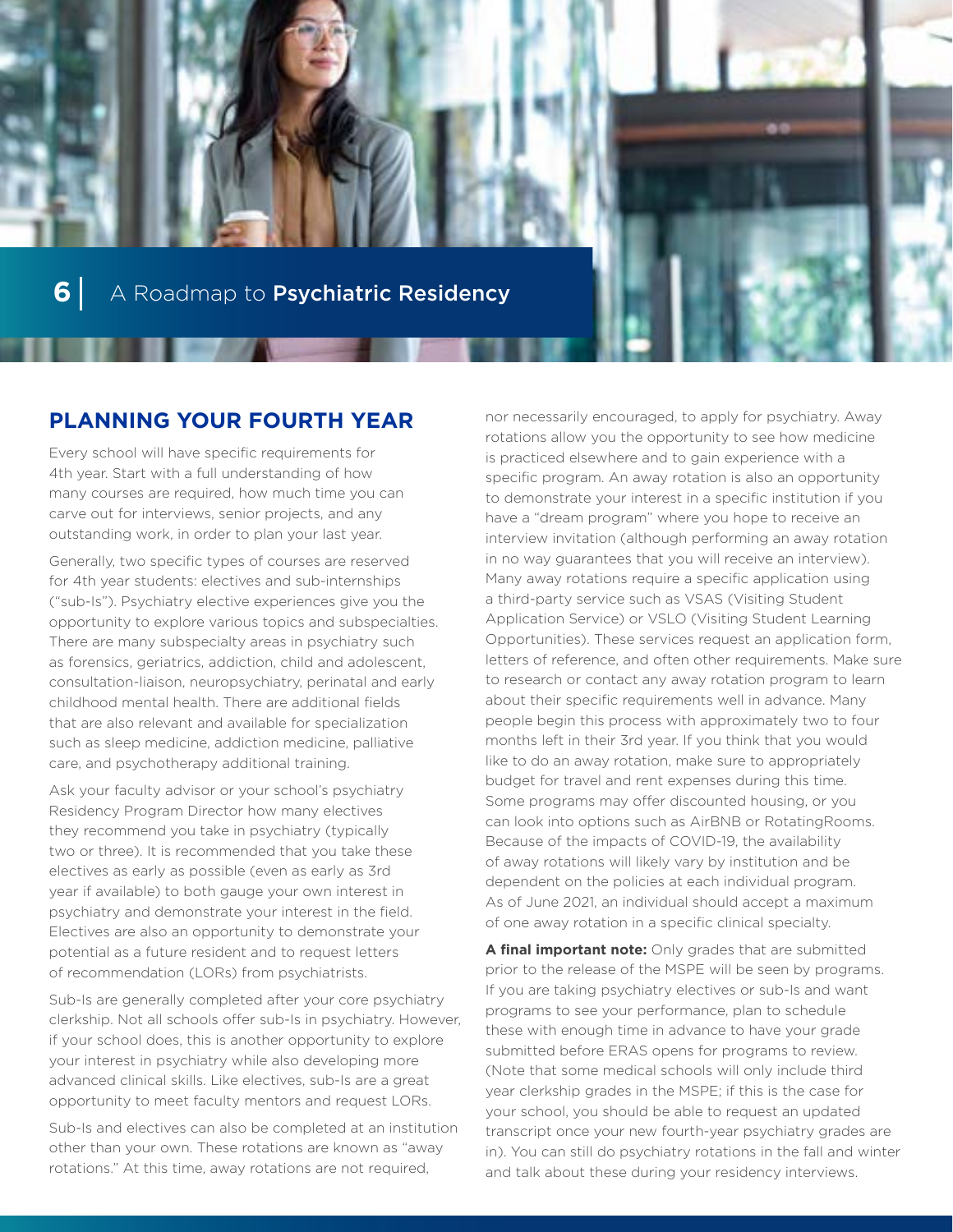## **HOW TO CHOOSE THE RIGHT PROGRAM FOR YOU**

Choosing the right residency program can feel like a daunting task. Everyone's preferences will be distinct, and everyone will prioritize different aspects of a program when making their rank list. Databases for program information are available through the Residency Explorer Tool [\(https://](https://www.residencyexplorer.org/Explore) [www.residencyexplorer.org/Explore\)](https://www.residencyexplorer.org/Explore), the FREIDA website [\(https://freida.ama-assn.org/\)](https://freida.ama-assn.org/), and the AAMC's Careers in Medicine specialty pages ([www.aamc.org/cim](http://www.aamc.org/cim)). Out of these databases, the Residency Explorer Tool provides the most up to date information, including resident demographics, average hours worked per week, and average USMLE scores. This tool also provides students with insight into the relative competitiveness of residency programs, often displaying where one's board scores fall in comparison to the average scores of 2016-2020 applicants who matched to each program. While this can be quite helpful, information from newer programs is not included. Many students also utilize Doximity ([https://residency.doximity.com/\)](https://residency.doximity.com/) to help them determine the relative competitiveness and reputation of residency programs, but this can be problematic. Doximity's rankings are based primarily on US News & World Report rankings, which tend to prioritize research funding and hospital measures rather than education and training.

While the "reputation" of a residency program may be an important factor for some applicants, finding a program that is the right fit for you is more important than going to a program with the most prestige. Determining the right fit is an individual journey, and based on your ultimate career and personal goals. Databases can

provide you with key information, however visiting an individual program's website will provide students with more guidance on the specific details of the program including rotations, call frequency, updated salaries, special areas of interest, and wellness activities.

Even with this additional information, traditional websites may not provide insight into the culture of the program or institution including important aspects of resident life. Characteristics such as resident cohesion, the availability of mentoring, departmental events, community outreach, and social interaction among residents and faculty can be difficult to ascertain. Recognizing this deficit, many residency programs have expanded their strategies to include an active social media presence and virtual recruitment events. Applicants are encouraged to explore the social media accounts of prospective programs and the professional accounts of faculty members associated with them. These accounts often allow an applicant a glimpse into the "personality" of a program and how that program interacts with the community. Virtual outreach events may happen throughout the year but are often concentrated in the summer and fall prior to the start of interview season. These events are structured to allow applicants to learn about programs and are not meant for programs to evaluate applicants. Types of events include large informational sessions, panels of multiple residency programs, or sessions hosted by an individual program. Events may be sponsored by larger professional organizations or those specifically for underrepresented minorities in medicine. We recommend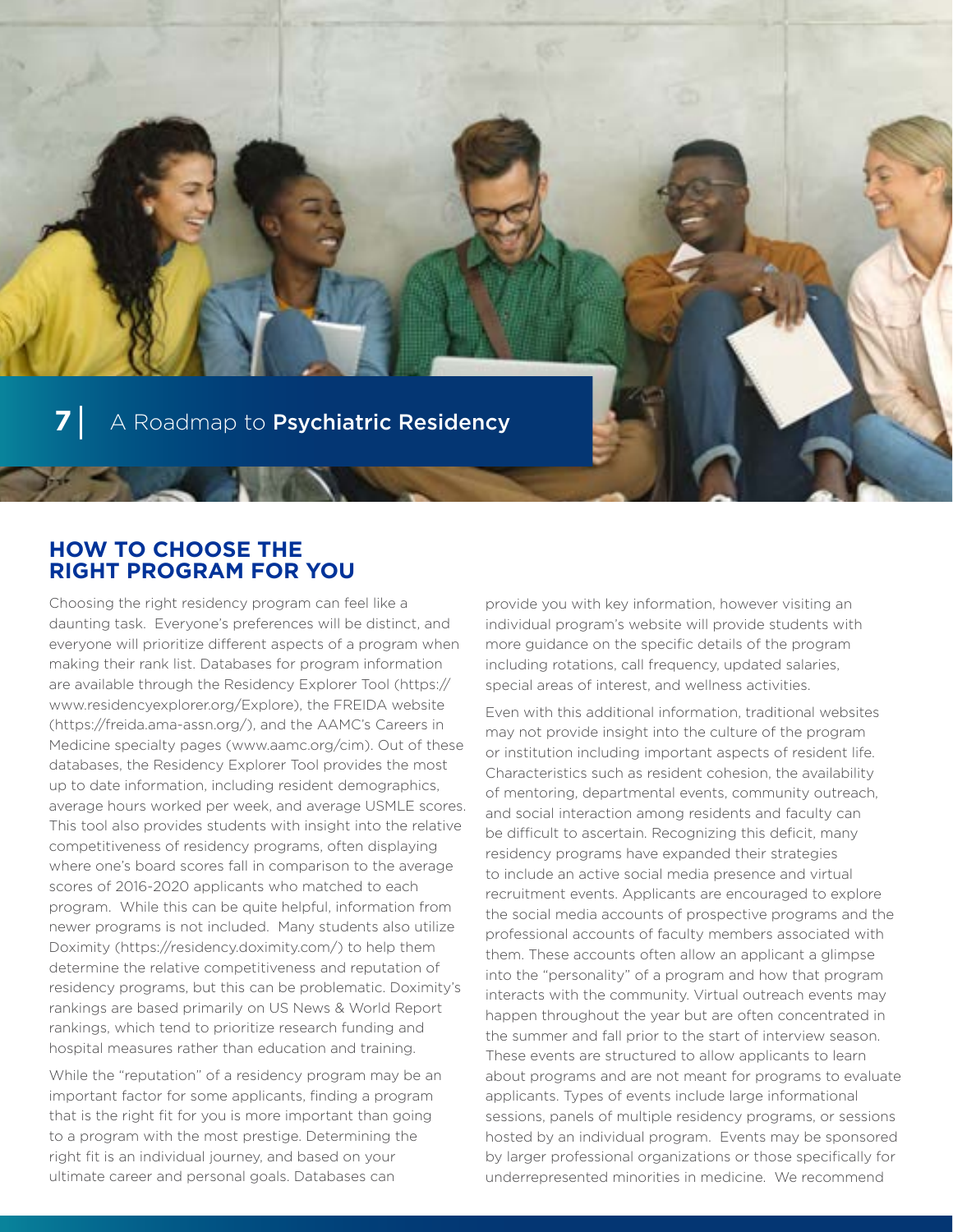following organizing groups such as PsychSIGN and ADMSEP to learn about these events. Thoughtful use of social media and virtual recruitment events can help applicants glean more information about potential programs, discover new programs, and/or help eliminate programs that do not fit with their priorities and career goals.

Additionally, speaking with current residents or alumni of the program can also help you gain a sense of the culture and answer any lingering questions. Consider reaching out to your faculty advisor to see if they can connect you with anyone currently at the program or previous graduates. Also consider reaching out to your upperclassmen in medical school to see if they have any specific experiences with your programs of interest. Speaking with residents outside of the interview day is by no means a requirement for your residency application, but it can be another helpful source of information. Also, consider getting opinions from recent graduates or residents who have recently gone through the process to find out where they applied and what they liked/disliked about each program – you just might decide to consider a program that you would have otherwise overlooked.

Now that you know where to look for information, you need to consider what is important to you. Afterwards, schedule a meeting with your faculty or specialty advisor to ask which programs they recommend based on your career goals and competitiveness.

## Here are some common things to consider when evaluating a program:

## **Logistics**

- Location, including whether you can see yourself happily living in that area, cost of living (keeping in mind your salary and state taxes, local job or school opportunities for a significant other), considerations for potentially raising children in the area, if applicable, and personal hobbies.
- Size of the program/number of residents per class

#### **Culture**

• Resident morale, including whether residents at the program get along and if there are residents who have left the program, and if so, why. When you are interviewing, residents can help you gauge the culture of the program, perceptions of faculty and department interests, attitudes of people in the program and opportunities not apparent on the website

- The culture of the resident group, including what the residents do for fun and academically how they spend their time
- What is the mission statement/ core values of the program?

### **Clinical Training**

- Rotations offered in a program, the settings, hours, and variety of experiences offered, including offservice rotations, diversity in training and cases, including diversity of patients, training sites, specialty clinics, ECT and TMS training, etc.
- The Hospital system(s), including its size, number of residencies and services, and support staff
- Work-life integration in the program, frequency of call, typical patient load, whether the duty hour policies are meaningfully observed/enforced
- Psychotherapy training timing, supervision, therapy modalities, case load
- Fellowship training opportunities and subspecialty rotations at the institution (how many accredited and non-ACGME accredited fellowships are available?)
- Career post-residency, what do residents in a program do post-graduation, including jobs they pursue, practice settings they work in, and fellowships they match into

## **Didactics / Non-clinical Opportunities**

- Didactics and how is time protected for didactics
- Electives
- Special tracks available (e.g. clinical educator track, women's mental health track, etc.)
- Academic, teaching and research opportunities (e.g. how is research built into the program, opportunities to attend conferences, opportunities for mentorship)
- Diversity, equity, and inclusion efforts in the department and the institution as a whole

#### **Benefits**

- Retirement benefits, healthcare benefits, etc.
- Subsidies for housing
- Academic allowances (e.g. funding for study materials, conferences, licensing, etc.)
- Vacation policies
- Maternity and paternity leave policies

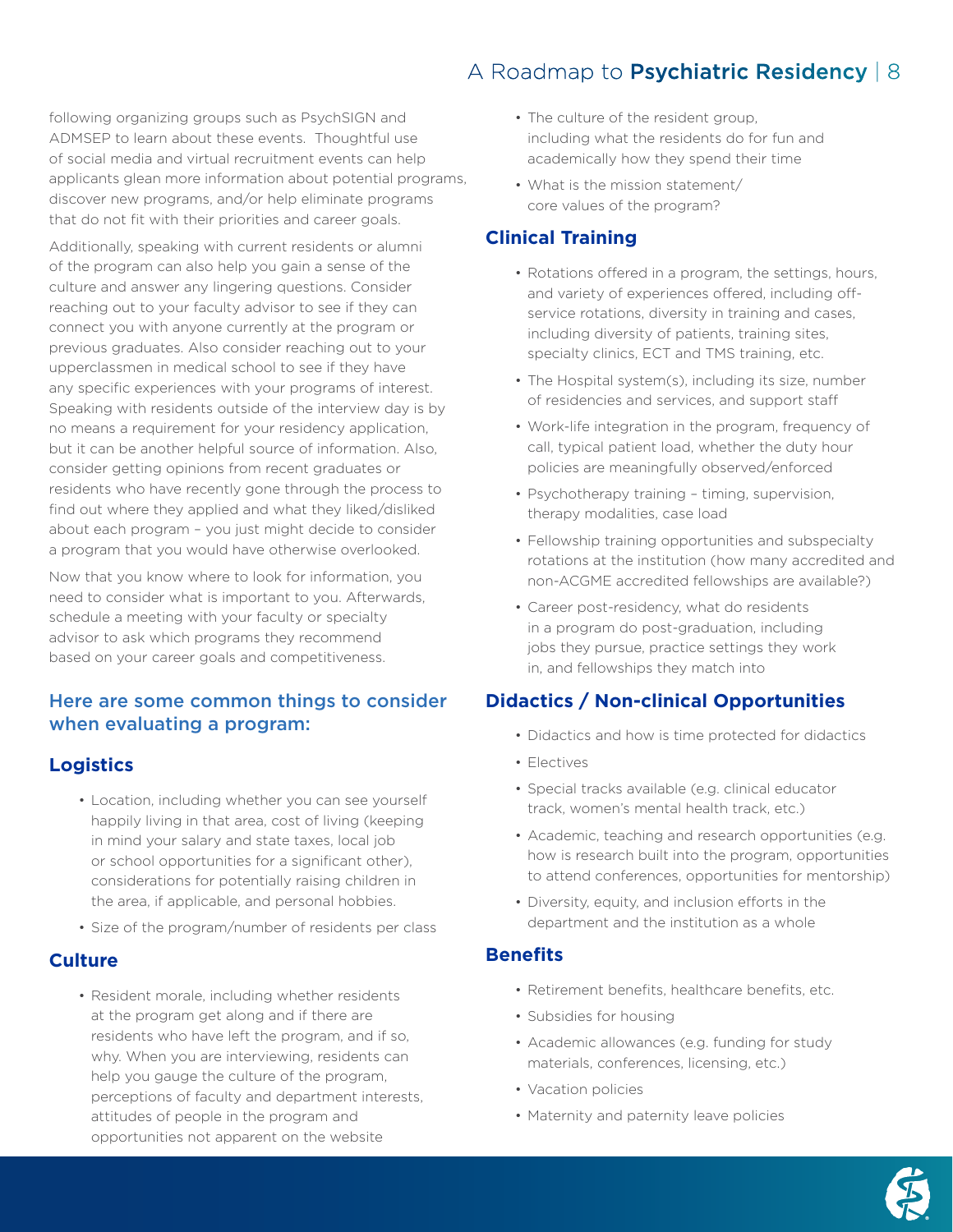- Moonlighting opportunities (when do residents start moonlighting, is there internal versus external moonlighting, is there time actually available to moonlight)
- Other considerations; parking availability, food allowance, childcare availability, gym access, etc.

#### **Other miscellaneous things to consider:**

- Accreditation issues or any major upcoming changes to the program
- Chair and other faculty interests, including faculty areas of expertise

# That said, it is generally helpful to:

- Make a spreadsheet with your main priorities and a running rank list/score sheet based on your priority list. Make a row for each program and a column for each program feature (e.g., location, academics, faculty/residents, etc.); put the features in order of importance to you.
- Take notes when you interview at a program. Jot down your thoughts immediately so that you do not forget later.
- Weigh your priorities honestly and take into account your "gut feeling" when you are interviewing and interacting with people at the program. Ultimately your list is just that, your list.

# A Roadmap to Psychiatric Residency | 9

For medical students interested in psychiatry plus an additional specialty, a number of combined training programs exist. These include programs that combine psychiatry training with internal medicine, pediatrics/ child and adolescent psychiatry ("triple board"), family medicine, or neurology. Combined training programs allow residents to become board eligible in multiple specialties and may be appealing to students interested in integrated care or another clinical discipline that requires proficiency in multiple specialties (eg, neuro psychiatry or pediatric consultation-liaison psychiatry). Combined programs are usually accelerated as compared with categorical programs, so residents may need to sacrifice electives and schedule flexibility. Rotation schedules range from alternating months to alternating years, so reviewing individual program descriptions and rotation schedules will be helpful. Sequential training (completing one residency program followed by a second residency program) is another way to become boarded in multiple specialties, although often longer in duration than an accelerated combined program. In considering combined training, applicants should take into account the potential stress, lifestyle and financial implications of longer training and the limited availability of many of these programs (leading to geographical restrictions in many cases). As many physicians who complete combined training ultimately practice in predominantly one of the specialties, seeking out advising from faculty who have completed combined training can help to determine if this type of training is truly necessary for your desired future career goals.

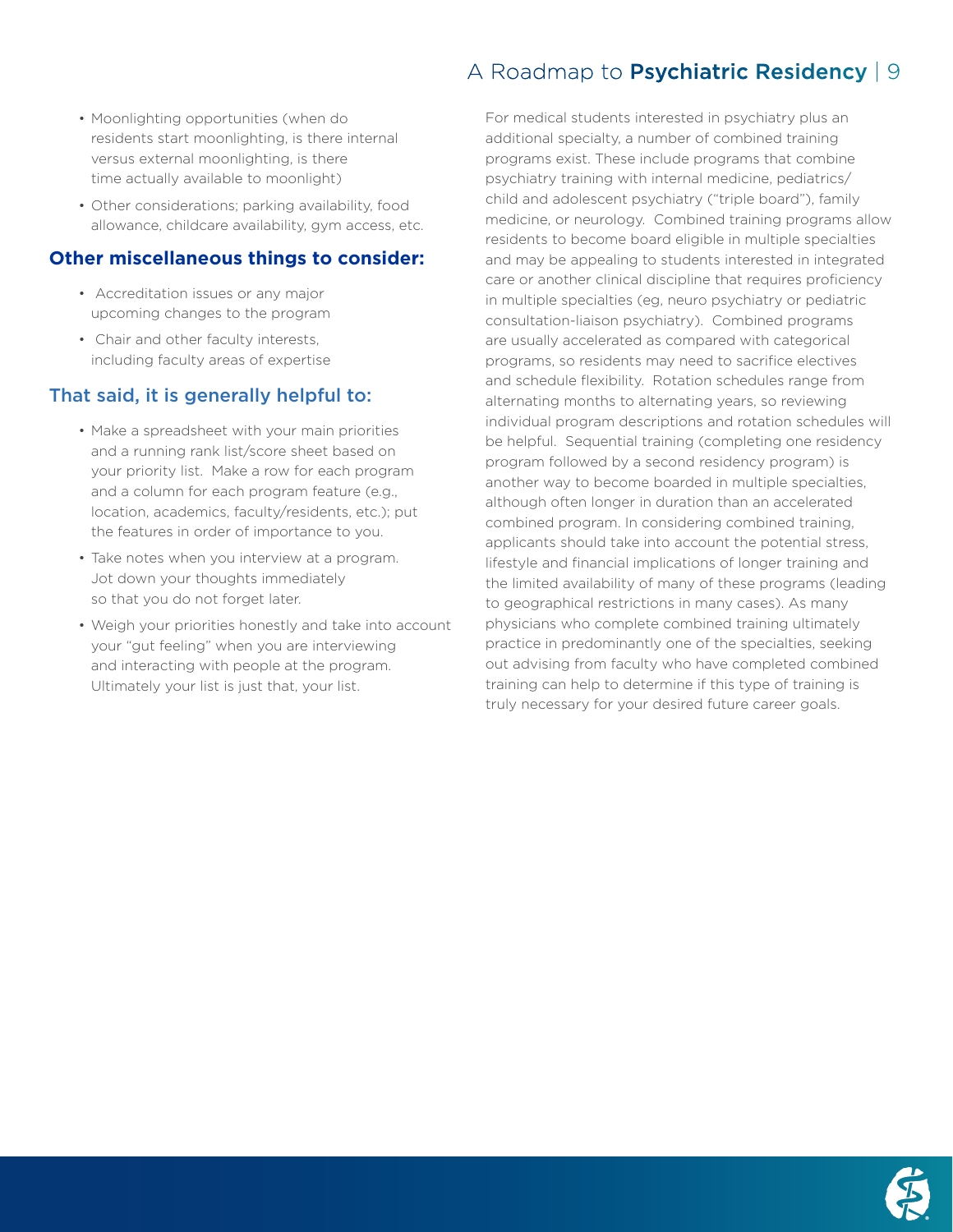

## **HOW MANY PROGRAMS SHOULD I APPLY TO?**

There has been a marked increase in interest in psychiatry leading to an increase in the number of graduating medical students applying to psychiatry residencies. However, the number of applicants to residency programs has exceeded the more modest increase in the number of psychiatry residency spots and programs. This has made the field more competitive to enter, and medical students may feel a greater pressure to "over-apply" to psychiatry residency programs in order to secure matching. Indeed, over the last application cycle, there has been an increase in the number of students applying for psychiatry residencies, which complicates the entire process both for students as well as training directors.

Deciding how many programs to apply to is a difficult decision. Ideally, you will apply to programs that would be considered "reach" programs (slightly above your competitiveness level), "middle of the road" programs (at your competitiveness level), and "safety" programs (you are likely very qualified for these programs). Students have to consider not only the strength of their application and the types of programs (large versus small, academic versus community, research versus clinically focused, etc.), but also the significant costs involved in the Electronic Residency Application Service (ERAS).

psychiatry statistics from the National Residency Matching Program (NRMP) Match show that since 2016 the number of U.S. and Canadian students applying to psychiatry through ERAS has increased from 1,754 to 2,309 (a 30% increase). On the other hand, the total number of U.S. and Canadian students in the overall Match increased by only 11%.(1) Similarly, the average number of applications per U.S. and Canadian student applying to psychiatry has

increased from 33 to 54 in the last several years. Since ERAS application fees increase as you submit more than 10 and various increments thereafter, 54 applications will cost almost \$1100. For the vast majority of students, 54 applications is significantly more than they need to submit.

While the number of applications for an individual student is still a complicated calculation based on the student's unique circumstances and aspirations, data-driven reports are useful to consider. Namely, the NRMP's Biennial Report Charting Outcomes in the Match reviews how applicant qualifications affect match success. These reports are available for U.S. MD and DO seniors as well as international medical graduates and include data comparing matched and unmatched applicants on a number of variables. The variables include but are not limited to USMLE scores and AOA status, the number of "contiguous ranks" (the number of programs ranked in psychiatry before a program in another specialty is ranked), research projects, abstracts/ presentations/publications, and volunteer experiences. Although the mean board Step scores of psychiatry applicants has increased, applicants with relatively low USMLE scores are more likely to match than not. A probability of matching graph allows students to better understand how their rank list length affects their chance of matching. According to the 2020 report (2), the probability of matching reaches about 80% with six contiguous ranks and over 90% with nine contiguous ranks for an MD applicant. While not directly correlated with the number of applications, this report can help a student target the number of programs to interview at and eventually rank.

Another potentially useful Biennial Report from the NRMP is the Applicant Survey. The most recent 2019 data (3)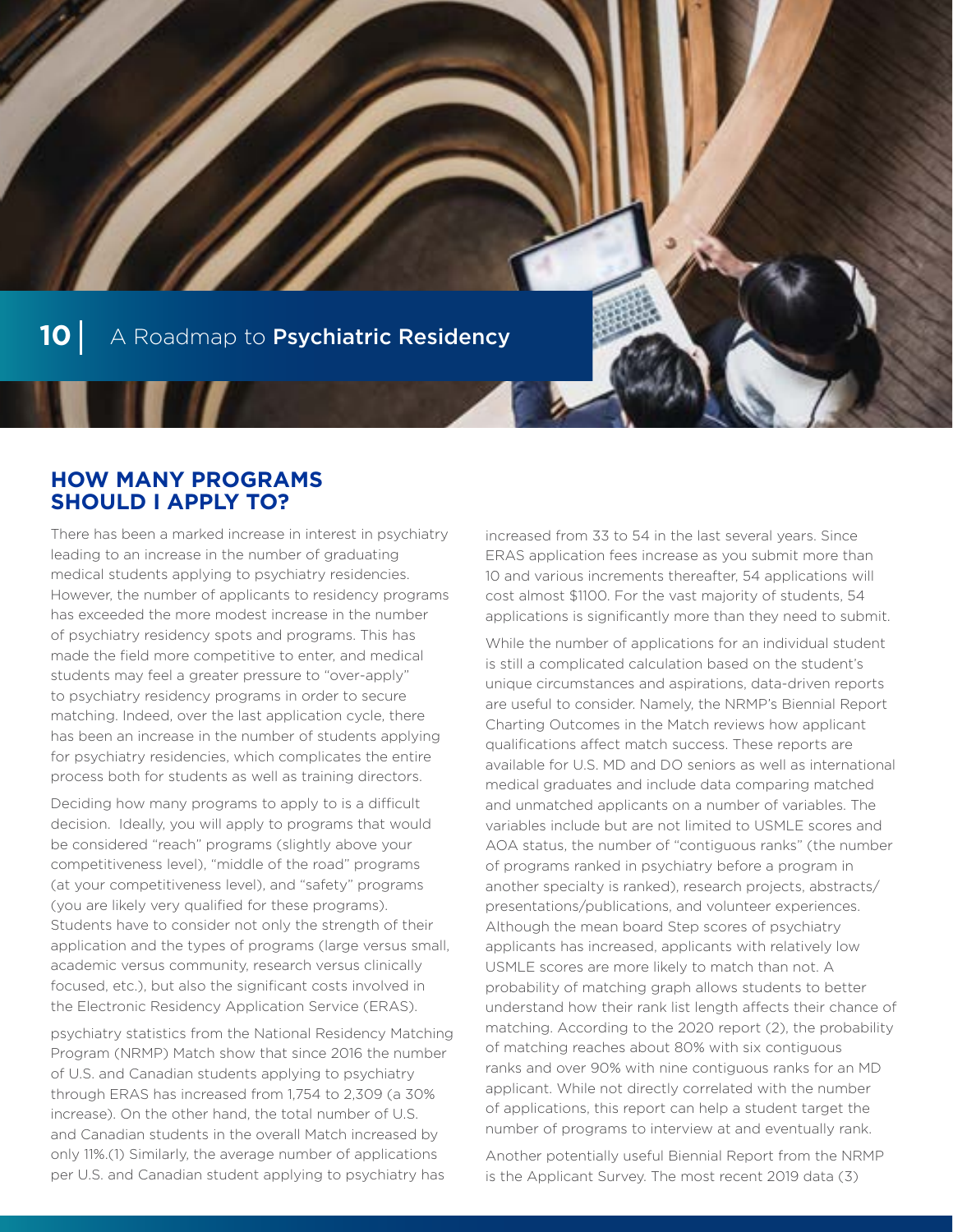includes surveys of "U.S. seniors" (MDs) and "independent applicants" (everyone else). Results show that U.S. seniors who matched into psychiatry applied to a median of 37 programs, while those who didn't match applied to a median of 45 programs. Matched applicants, of the 37 programs they applied to, were offered a median of 13 interviews, attended 11, and ranked 11. One can conclude from this data that applying to more programs may deprive qualified applicants of interview opportunities because the number of psychiatry positions/interview spots are still fewer than the number of interested applicants.

An additional report called the AAMC's Apply Smart (4) may be useful for psychiatry program applicants. This analysis includes ERAS data from the 2013 through 2018 cycle, and it used a regression analysis to find a "point of diminishing returns" where the benefit of more applications is significantly reduced. For U.S. students applying to psychiatry with a USMLE Step 1 score > 229, the point of diminishing returns was at 14 applications. Even for students with a USMLE Step I score < 209, the point of diminishing returns was 23 applications. Since each applicant is unique, these numbers should not be used strictly but more as a guide. However, this data does give some information about where the relative benefits of additional applications start declining for most applicants. Of note, while the USMLE Step 1 score reporting transition to Pass/Fail will occur on or after January 2022, the Apply Smart tool may still be useful for those candidates applying prior to this change.

Although these reports can be quite helpful, the association between the number of applications or interviews and eventual match success rate is influenced by a number of non-measured factors. Some contributing factors that determine match success include the following:

Did the students apply to only "top-notch" programs?

Did they include lesser-known or newer programs?

Did they only apply to programs with specific geographic locations or preferences (big cites, coasts, within one limited area)?

Did they include in their application why they might be applying to programs that are far away from their medical school or reported hometown?

Did they apply to institutions that tend to take higher proportions of internal candidates?

The number of applications per ACGME (Accreditation Council of Graduate Medical Education)-accredited residency programs has increased from 220 to just over 300 in the last five years, but more applications are submitted per program than ever before. Therefore, residency Program Directors are increasingly looking in applications for factors that might predict which students would truly want to come to their program. As such, factors like geographic proximity or unique program interests are becoming more important in selecting students for interviews. In order to best consider an individual situation, applicants are encouraged to discuss their unique circumstances with their local advisors, Dean's office, and if available, home residency Program Director.

Lastly, what about the all-important "interview skills" component? Even top scoring students from excellent medical schools who interview poorly are at risk for not matching no matter how many applications they submit. In the end, the number of applications a student submits is only one of the many factors that will determine whether their match is successful.

- 1. American Association of Medical Colleges Electronic Residency Application Service (ERAS) Residency data. <https://www.aamc.org/media/39606/download> Accessed April 16, 2021
- 2. National Resident Matching Program, Charting Outcomes in the Match: Senior Students of U.S. Medical Schools, 2020. National Resident Matching Program, Washington, DC 2020. Accessed April 16, 2021.
- 3. National Resident Matching Program, Data Release and Research Committee: Results of the 2019 NRMP Applicant Survey by Preferred Specialty and Applicant Type. National Resident Matching Program, Washington, DC. 2019. Accessed April 16, 2021.
- 4. American Association of Medical Colleges. [https://](https://students-residents.aamc.org/apply-smart-residency/apply-smart-data-consider-when-applying-residency) [students-residents.aamc.org/apply-smart-residency/](https://students-residents.aamc.org/apply-smart-residency/apply-smart-data-consider-when-applying-residency) [apply-smart-data-consider-when-applying-residency](https://students-residents.aamc.org/apply-smart-residency/apply-smart-data-consider-when-applying-residency) , Accessed June 14, 2021.

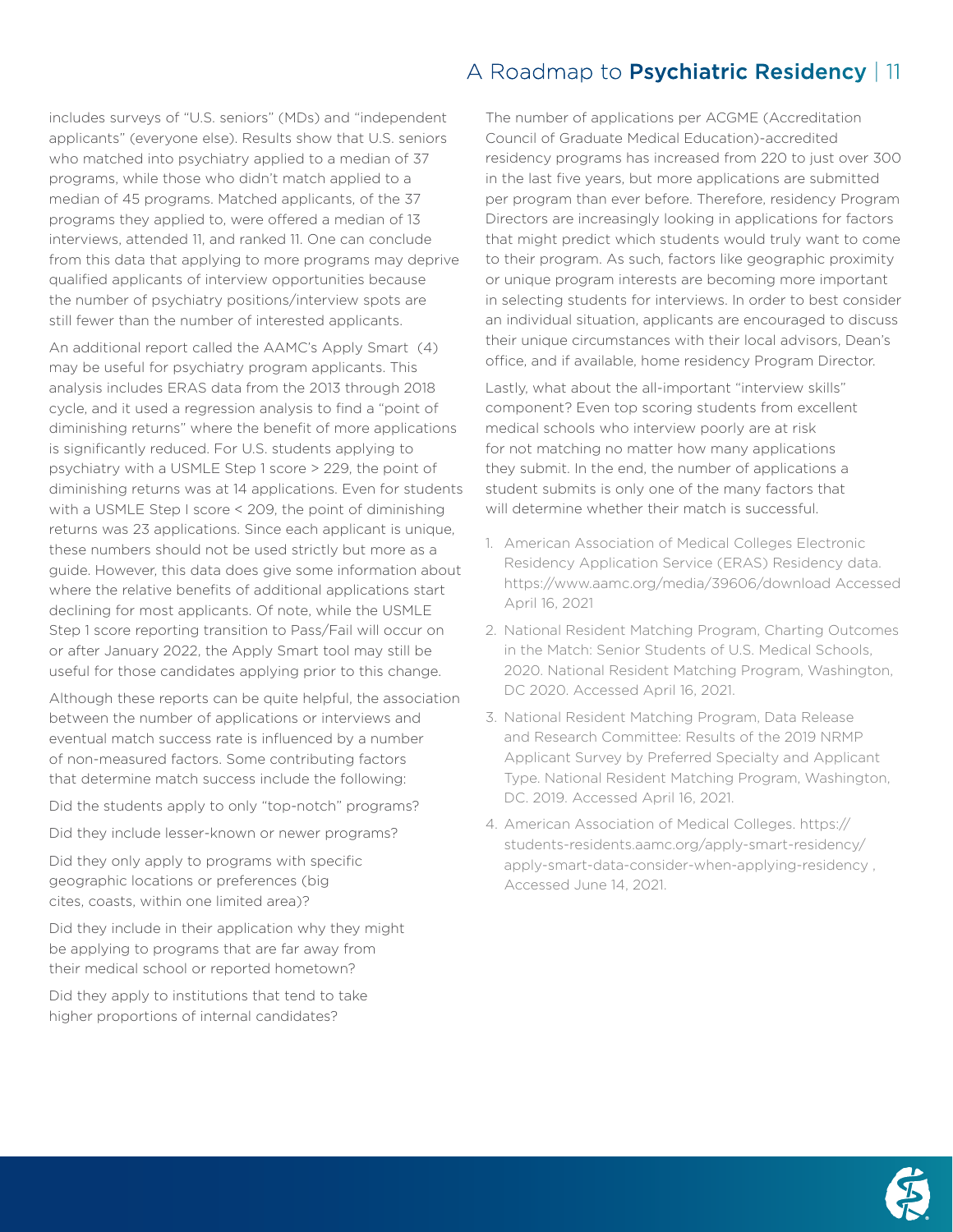

# **LETTERS OF RECOMMENDATION**

Letters of recommendation (LORs) are an important opportunity to communicate your personal attributes, strengths, and abilities to programs. LORs usually include a discussion of how the writer knows the applicant, as well as the particular clinical strengths of the applicant in areas such as medical knowledge, the psychiatric interview, and interactions with other disciplines on the team. LORs also frequently highlight personal qualities such as humor or empathy and give an overall level of endorsement.

Most psychiatry programs will require three or four LORs. ERAS allows you to upload an unlimited number of LORs to your file, but you can only assign a maximum of four LORs to a single program. You can customize which letters are uploaded to each individual program. Be sure to familiarize yourself with each individual program's instructions and preferences regarding LORs.

Traditionally, students ask attending physicians from thirdyear and fourth-year rotations to write LORs. Attending physicians who have worked closely with you and who have witnessed your strongest clinical performance typically write the best letters. While some may imagine that a chairperson, training director, or senior faculty member may carry "extra weight," psychiatry program directors generally agree that it is much more important that a letter writer know you well than be in an administrative leadership position.

Individual programs may have specific requirements about the number of letters written by psychiatrists, but most programs look for at least two from psychiatrists. It can

be helpful to have at least one letter from someone in a field outside of psychiatry, to demonstrate the breadth of your skills and talents in other areas of medicine. NOTE: Due to the ongoing COVID-19 pandemic, most psychiatry residency programs are requiring only one letter or recommendation from a psychiatrist, in recognition of ongoing challenges with clerkship and elective experiences.

Students often ask if all four letters need to be from clinical attendings. Generally, it is fine for one of your letters to be written by a research advisor or someone with whom you closely worked longitudinally (a relationship starting in the first or second year of medical school, and then hopefully beyond). You should not ask family members, personal friends, or resident/fellow physicians to write your letters.

Some students may worry that the COVID-19 pandemic may complicate the process of obtaining quality LORs. Changes to clinical rotations (or outright cancellations of rotations) can create challenges in developing personal relationships with attending physicians who can closely assess your performance and learn about your personal strengths. Thus, now more than ever, it is important in all of your clinical experiences to be proactive in fostering relationships with attending physicians and creating opportunities to demonstrate your aptitude and knowledge. If, due to the COVID-19 pandemic, you did a meaningful clinical or scholarly experience in lieu of a traditional clinical clerkship, you can consider requesting a LOR from faculty from that experience (provided that they know you well and can speak well about your skills and background).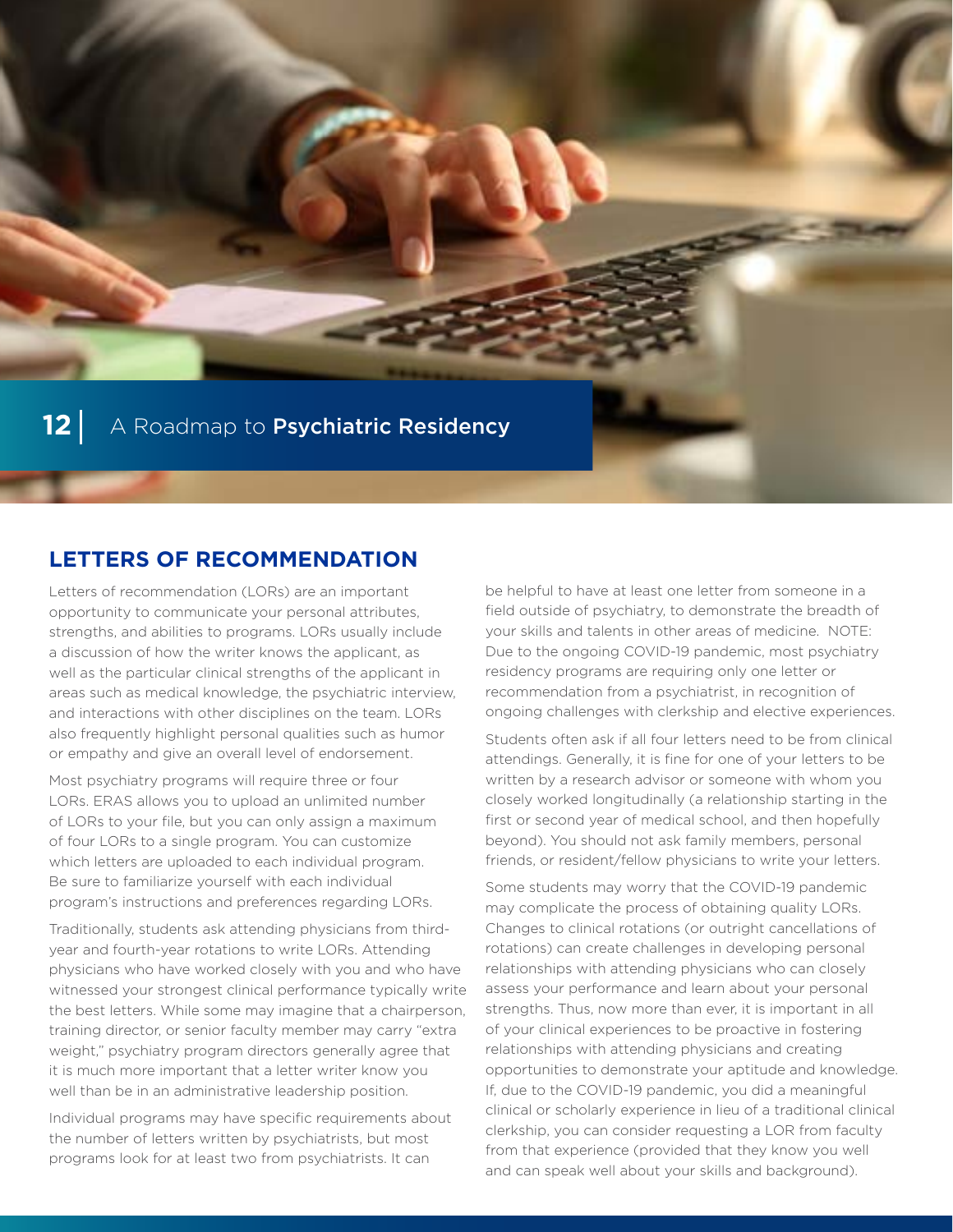

You should aim to have at least two letters uploaded when ERAS opens, and all of them by the time Dean's Letters are released. If you have a particularly important rotation in the fall of your MS4 year, such as a psychiatry sub-internship or elective, you may consider replacing an earlier letter at the conclusion of that rotation. Usually, students waive their right to see the contents of the LORs. If you choose not to waive this right, Program Directors may view this as a "red flag."

Ideally ask your chosen faculty to write letters midrotation, at the conclusion of the rotation, or soon after completion. This allows them to draft the letter while your performance is still fresh in their minds, even if they cannot immediately upload it to ERAS. Ideally, you should ask in person. First, discuss what you learned and enjoyed on your rotation, and explain why you are asking this particular physician for a LOR. Then proceed with asking if the faculty member would be willing to write a strong letter of recommendation for a residency in psychiatry. If possible, you should bring hard copies of your CV and personal statement to share with the writer. If a faculty member shows any hesitation about writing a letter, you should rethink the request. If a faculty member volunteers a letter without being asked, you should likely accept as long as you feel they can write a strong letter.

After the meeting, follow up with an email thanking them for agreeing to write a LOR. Include your CV and personal statement with your email, even if you already provided them hard copies. In this email, you may also want to mention highlights on your CV with which the letter writer may not be familiar, or other personal information they could include (what you want highlighted).

Faculty are frequently busy and may need at least 4-6 weeks to complete a letter. This means that you should aim to ask faculty for LORs by early August. Monitor when your letters are uploaded and if, after a few weeks, the letter is not uploaded, send a friendly reminder:

"Thank you again for agreeing to write a letter for my application to psychiatry residency. I have attached my CV and personal statement. I am aiming to have all of my letters uploaded by mid-September and would greatly appreciate if the letter could be uploaded by this date."

After the letter is uploaded, be sure to send a thank you note. Your letter writers will also likely appreciate hearing from you after you match; let them know the program with which you matched and thank them again for their efforts in supporting your residency application.

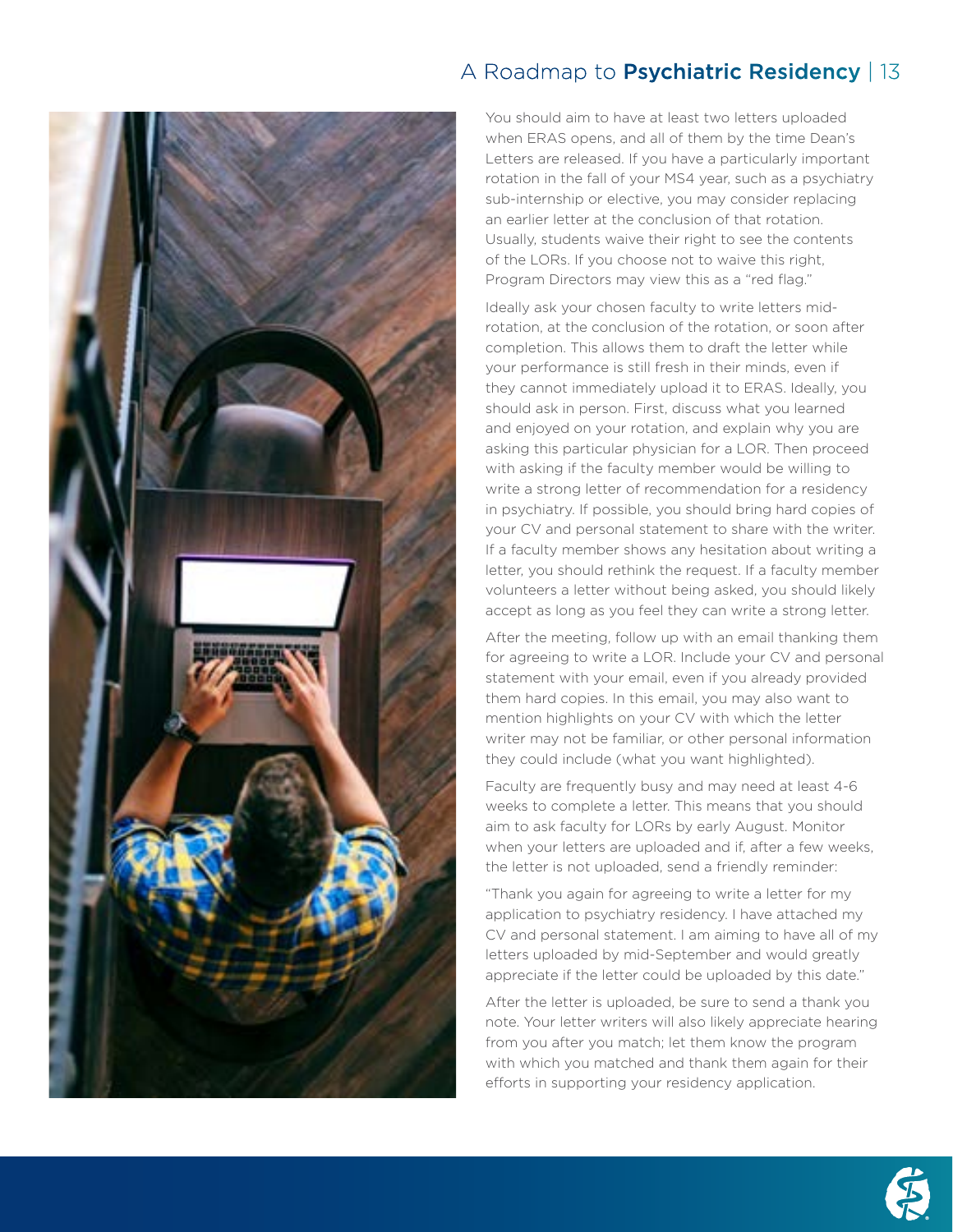

## **PERSONAL STATEMENTS**

The least structured component of the ERAS application is the personal statement. The personal statement is your platform to convince to the selection committee of your reasons for entering psychiatry, your professional goals, and your reasons for choosing to apply to their program. In what is otherwise a highly structured application, this is an opportunity for you to share your personal experiences and reflections. Be creative, as you have total control over the content. Most students choose to focus on an experience or series of experiences that ignited or solidified their interest in psychiatry. While there may be many reasons why you are passionate about psychiatry, statements usually are more cohesive and read better if you pick a single theme or experience, rather than jump from one topic to another. Statements are strongest when they are specific and are focused on the applicant's own background, interests, or endeavors. More general commentary on the field of psychiatry often does little to distinguish the candidate. Laundry lists of accomplishments are similarly less than ideal. Remember that your application allows you to provide details of your extracurricular activities, awards, and other achievements, so unless these details are relevant to the subject of your personal statement, do not restate them. A typical personal statement is approximately one page in length (around 750-850 words), single-spaced, in 10 to 11 point font. It is worth keeping in mind that residency programs review a significant volume of personal statements, so a statement that is easily accessible, brief, well-organized, authentic, insightful, and memorable should serve an applicant well. Remember, a mediocre personal statement can hurt a strong application, and a strong personal statement can strengthen an average application.

It is recommended to do your own research of the program you are applying to and consider personalizing your statement according to the opportunities provided by the program and its alignment with your professional goals. Some applicants use their personal statement as a means of exploring complicating elements of their application, such as a failed course or time off. If you choose to do this, make sure you weave this subject into a greater theme of your professional development and your growth as a future psychiatrist. Sensitive issues can be "red flags" for some programs, so discuss with your advisor how best to approach these matters. At all times, applicants should be honest and forthright, taking care not to raise concerning questions without adequately answering them. Please keep in mind that any subject you address directly in a personal statement is "fair game" for an interviewer to raise, even if such a subject would otherwise be outside the bounds of reasonable expectations during a typical interview. If you are going to include a potentially controversial or sensitive subject in your personal statement, such as personal experience with mental illness or substance use, discuss this choice directly with your advisor.

Remember that the personal statement is part of what is effectively a job application. Your statement should be logically structured and grammatically correct. Start working on it early and revise your personal statement multiple times to proofread your work. Each statement should be clear in purpose and content. While it is designed to be "personal," it should not include subjects you might be uncomfortable discussing with a faculty interviewer. Make sure that someone who is familiar with expectations for personal statements reviews it and offers guidance. Ask your advisor or another psychiatry department member who has experience with the residency application process.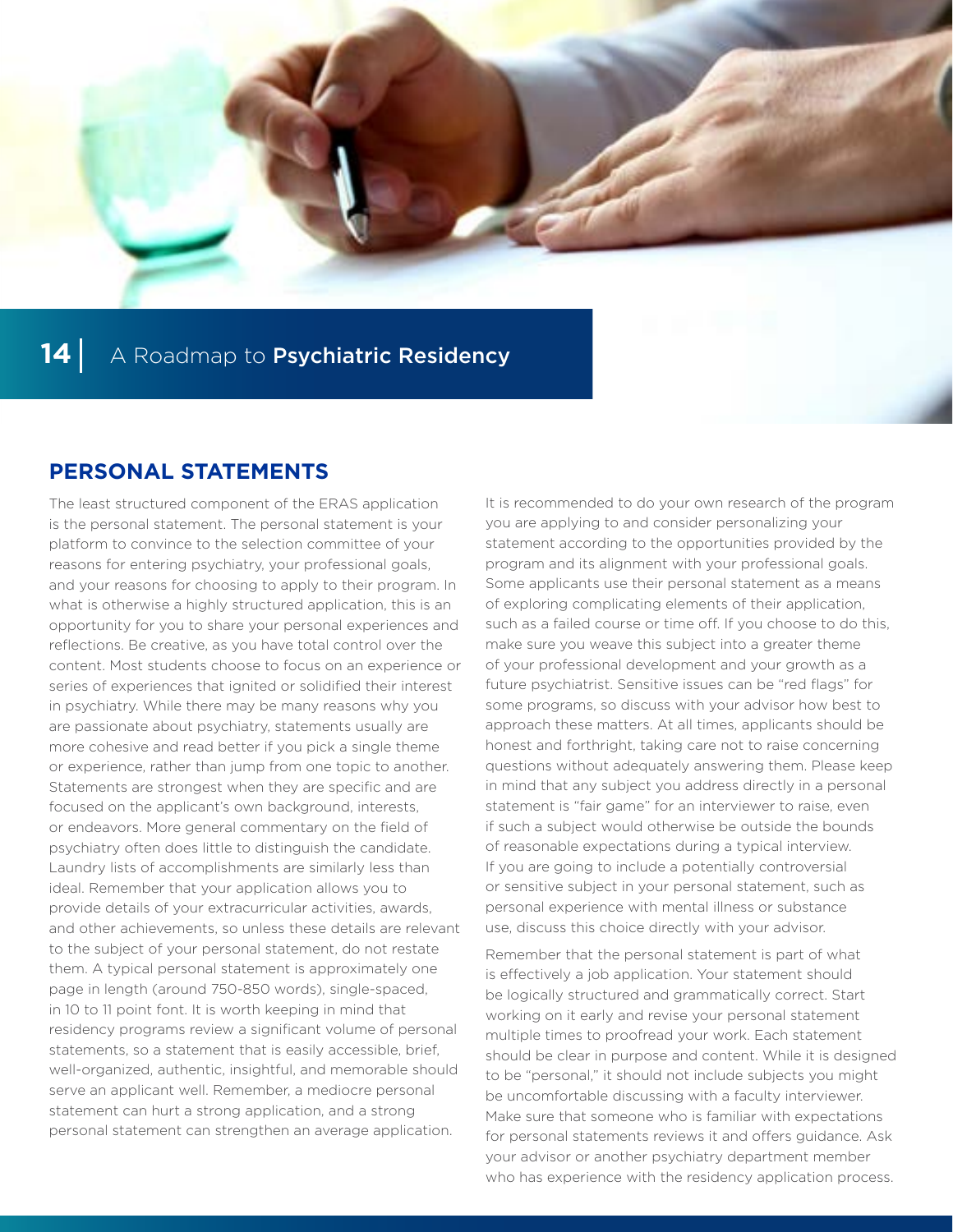## **NUTS AND BOLTS OF THE INTERVIEW DAY**

## **Scheduling**

Interviews usually run from mid-October through the end of January. Most medical schools allow students to take one or two months off for interviews. Keep in mind that you will want to have additional time to prepare for interviews by reviewing each program's website, doing a mock interview with an advisor, etc. More than three interviews in a week often limit your ability to properly prepare, consistently perform with energy and sincerity, and recall programs accurately. Since many programs fill their interview slots quickly, applicants should schedule interviews promptly after receiving an invitation (within 24-48 hours).

Interview Season in 2020 was incredibly unique. There was a rapid shift to virtual interviewing, as the AAMC recommended that interviews not take place in person in order to slow the spread of COVID-19.

At the time of this publication, psychiatry residencies have confirmed they are proceeding with all virtual interviewing again for 2021-2022.

### Preparation for Interview Day

Fortunately, most residency interviews are more relaxed than medical school interviews. Most interviews last a single day, but some programs may schedule a dinner or social hour with residents the night before. It can be helpful to attend these dinners to learn more about the program from current residents and get a sense of the resident camaraderie. A typical interview day involves an overview of the program, tours, lunch, and anywhere from two to nine individual interviews. While a minority of programs utilize structured behavioral interviewing, most interviewers will be interested in if you are a "good fit" for their program and if what they see on paper aligns who they are meeting. Some may ask about clinical cases or situations that you found challenging. You can prepare for this by thinking of two interesting or challenging patients from medical school. Consider what you learned from the patient and how the patient influenced your decision to go into psychiatry. It is important to be prepared to talk about why you chose the field of psychiatry and what appeals to you about a specific program and location. A mock or practice interview with an attending or resident at your home school is always a great way to prepare.

Most interviewers will ask applicants what questions they have about the program, so have a list of questions prepared ahead of time. Questions are an opportunity for you to learn about the program, but they also demonstrate your individual interests and even your interview day preparation (review the website). Be aware that the quality and quantity of "lifestyle" questions (e.g. benefits, vacation time, etc.), risks portraying more focus on benefits than education/ training. This information is also available on the website, HR materials, or documents the program provides to you.

Finally, remember that the entire day, including any dinners or social events, is a part of the interview. Program administrators and residents frequently give feedback about seemingly casual interactions. Stay engaged throughout the events and consider taking notes to remember details discussed. Also, avoid cell phone use when interacting with representatives from the program. Cell phone use can make you seem distracted, or worse, disrespectful.



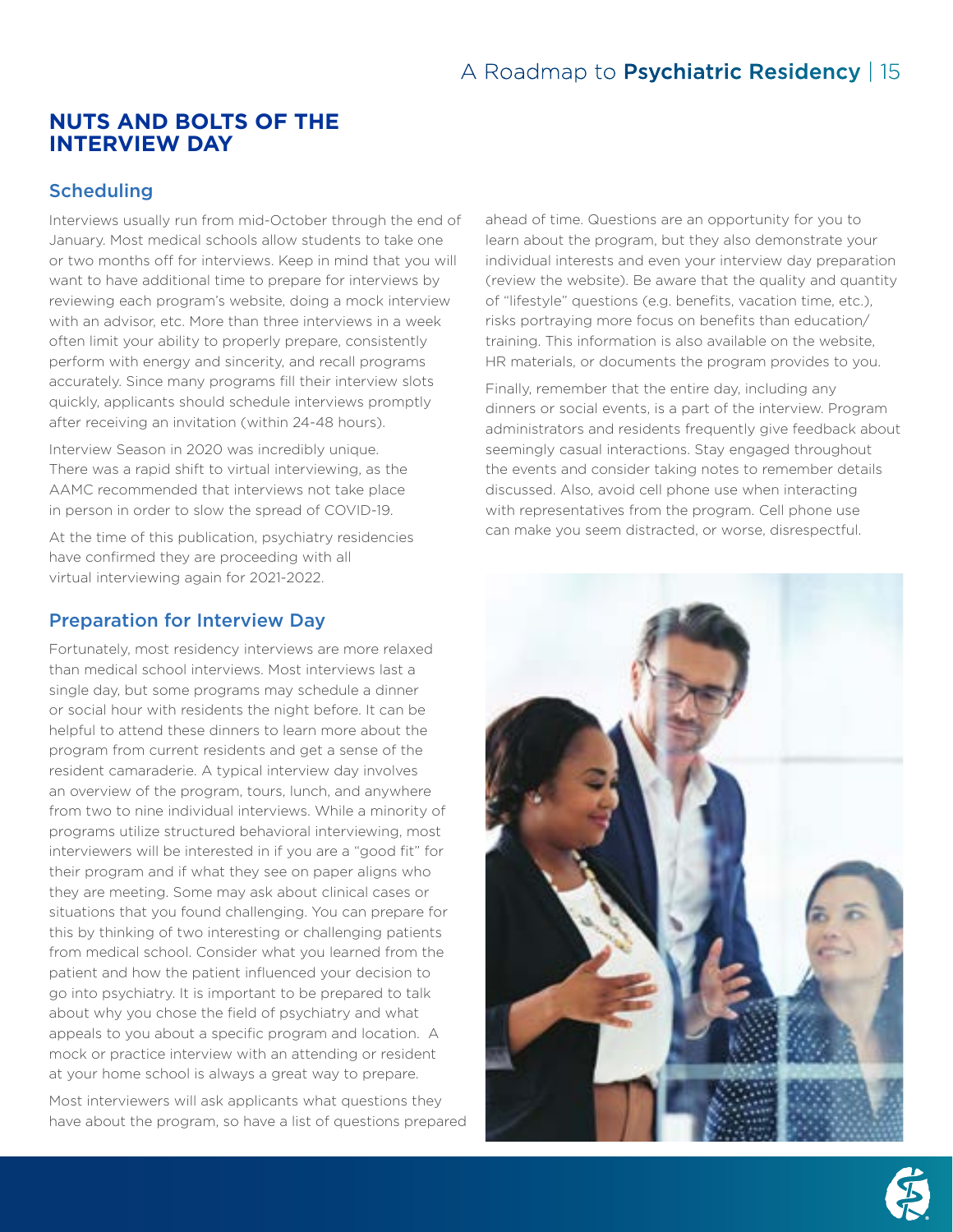#### Preparing for virtual interviews

Although it may be tempting to wear your slippers, we would recommend wearing a complete business attire outfit. This will help set your frame of mind for interviewing. Additionally, should something unexpected occur where your lower half is visible to the interviewer, you will want to be dressed appropriately. For virtual interviews you may also consider avoiding busy patterns for your clothing.

Spend some time investing in your interview space. You will need a space quiet and free from interruptions with a neutral background. Ensure you have adequate access to outlets for charging of laptops or interview devices. If you are informed of what virtual platform the program is using, consider downloading it on your cell phone as a

back-up. Check that your Internet connection is reliable and fast enough to accommodate video. If you do not have appropriate interview space at home, reach out to your medical school which may have programs to provide this space for you. Before your interview, consider a trial run. Your medical school may be doing virtual mock interviews, or you can solicit assistance from family and friends. Things you will want to consider - does your attire look appropriate on screen? Is the lighting adequate? You do not want a distracting glare from your glasses the entire interview! Are you positioned at eye level? You can also practice looking into the camera, as opposed to the screen. Consider turning off "self-view" to minimize distractions.



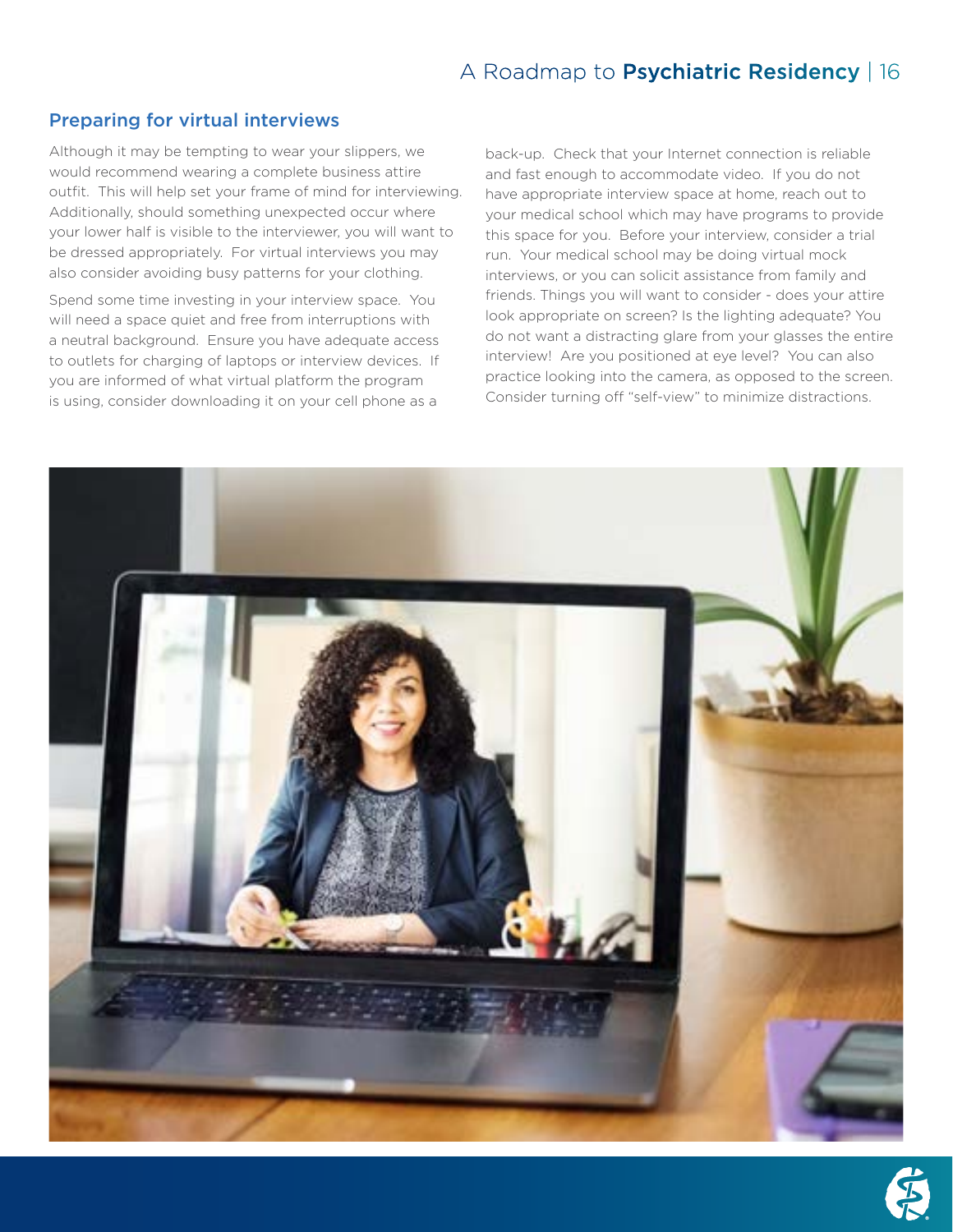

#### Suggested Questions for Faculty Interviewers:

- What the program looks for in an applicant/resident
- Strengths/weaknesses of the program
- Psychotherapy training, including didactics, supervision and clinical experience in different types of psychotherapy
- Availability of sub-specialty experiences including child, forensics, mood disorders, anxiety disorders, eating disorders, etc.
- Specific questions about fellowships (both accredited and non-accredited)
- Resident evaluation process
- Diversity of patient population, faculty, staff, and residents
- Diversity of pathologies you can expect to encounter in the clinical setting
- Number and variety of training sites and distance from department "home"
- Availability and quality of other patient-care related services, including community support organizations, supported housing and employment, and chemical dependency treatment programs
- Foreseeable changes in the department or program (e.g., if the Program Director is leaving it could signal a period of transition for the program)
- Research opportunities for residents
- Perception of relationships between psychiatry and other departments at the institution
- Faculty involvement in activities such as journal club
- Expectations on internal medicine and neurology rotations
- ECT and neuromodulation experiences
- Training in Telepsychiatry and Collaborative/Integrated Care
- Perceived teamwork and relationships between residents
- Resident career paths after graduation, including fellowships

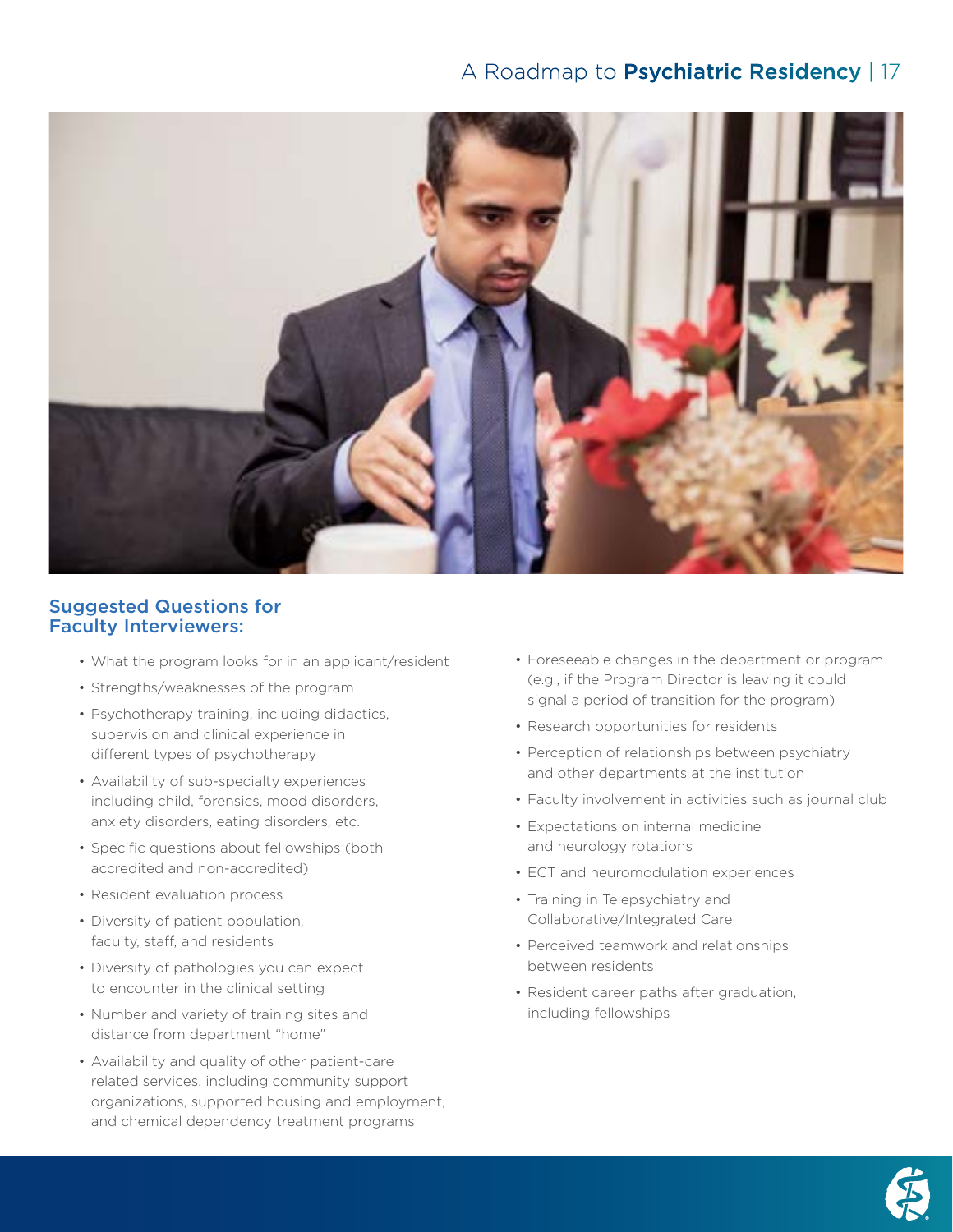

## Suggested Questions for Residents:

- Why did you choose this program?
- Do you feel like you have the appropriate level of supervision?
- What are the strengths/weaknesses of the program?
- Has anyone left the program and are you privy to why?
- If you had it to do over again, would you choose the same program? Are you happy here?
- How is call? Is there a night float system?
- Is there a structured mentorship program for incoming residents?
- How is the morale amongst the residents? Do you all get along?
- How is the relationship between residents and faculty?
- Do you feel that the Psychiatry department is well-respected among other departments?
- How are the didactics? Is this truly protected time or are you frequently paged?
- Do educational activities reliably occur as scheduled?
- How diverse is your patient population?
- How much psychotherapy exposure and supervision do you get?
- How does the department seek and utilize resident feedback?
- Do you have time/opportunities for research or other scholarly work? Does the department support residents attending conferences?
- Are there opportunities to teach?
- How is parking/transportation?
- What's the cost of living? Where do most residents live?
- Do you have time/opportunities for moonlighting?
- How are the facilities? Library? Call rooms? Resident lounge? Computer system? Cafeteria?
- How many residents start families during residency? How accepted is this?
- Food allowance? Laundry? Lab coats? Recreation? Exercise facilities?
- What are the job opportunities for my spouse/significant other?
- Do you feel burdened with ancillary work?

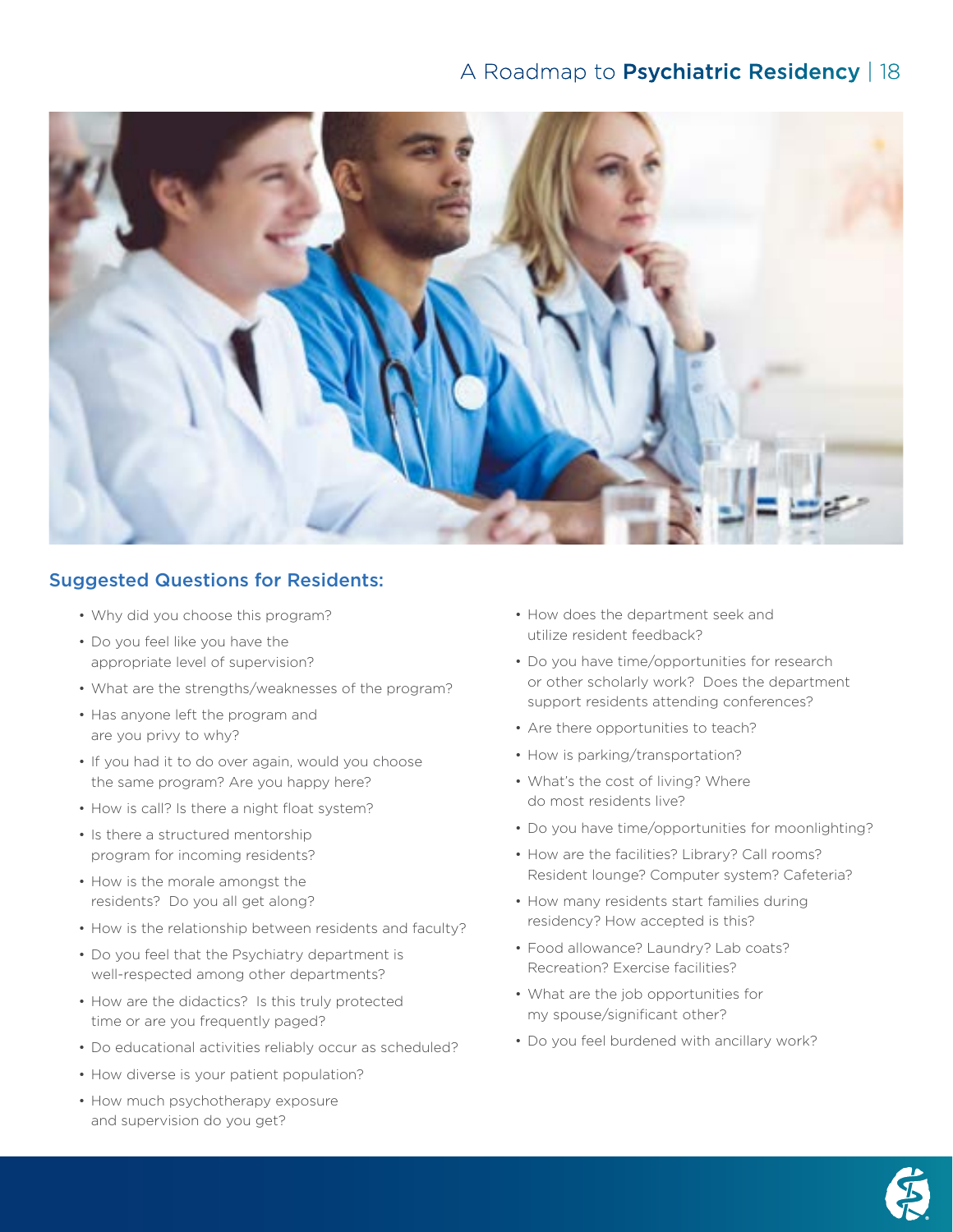

#### Suggested Questions for Residents:

- Why did you choose this program?
- Do you feel like you have the appropriate level of supervision?
- What are the strengths/weaknesses of the program?
- Has anyone left the program and are you privy to why?
- If you had it to do over again, would you choose the same program? Are you happy here?
- How is call? Is there a night float system?
- Is there a structured mentorship program for incoming residents?
- How is the morale amongst the residents? Do you all get along?
- How is the relationship between residents and faculty?
- Do you feel that the psychiatry department is well-respected among other departments?
- How are the didactics? Is this truly protected time or are you frequently paged?
- Do educational activities reliably occur as scheduled?
- How diverse is your patient population?
- How much psychotherapy exposure and supervision do you get?
- How does the department seek and utilize resident feedback?
- Do you have time/opportunities for research

or other scholarly work? Does the department support residents attending conferences?

- Are there opportunities to teach?
- How is parking/transportation?
- What's the cost of living? Where do most residents live?
- Do you have time/opportunities for moonlighting?
- How are the facilities? Library? Call rooms? Resident lounge? Computer system? Cafeteria?
- How many residents start families during residency? How accepted is this?
- Food allowance? Laundry? Lab coats? Recreation? Exercise facilities?
- What are the job opportunities for my spouse/significant other?
- Do you feel burdened with ancillary work?
- What do residents do for fun? Do you feel you have adequate free time?
- Are there structured wellness activities with faculty and residents?
- Is there low fee psychotherapy available for residents?
- What are your community psychiatry experiences like?
- If there is anything you could change about the program, what would it be?

**Diversity, Equity, and Inclusion:** 

When learning about residency programs it is important to gather all relevant data as to what would make you feel most safe and supported. If you are an applicant who is underrepresented in medicine, of a sexual or gender minority, or have other diversity and inclusion related concerns, asking faculty and residents about these issues is more than appropriate.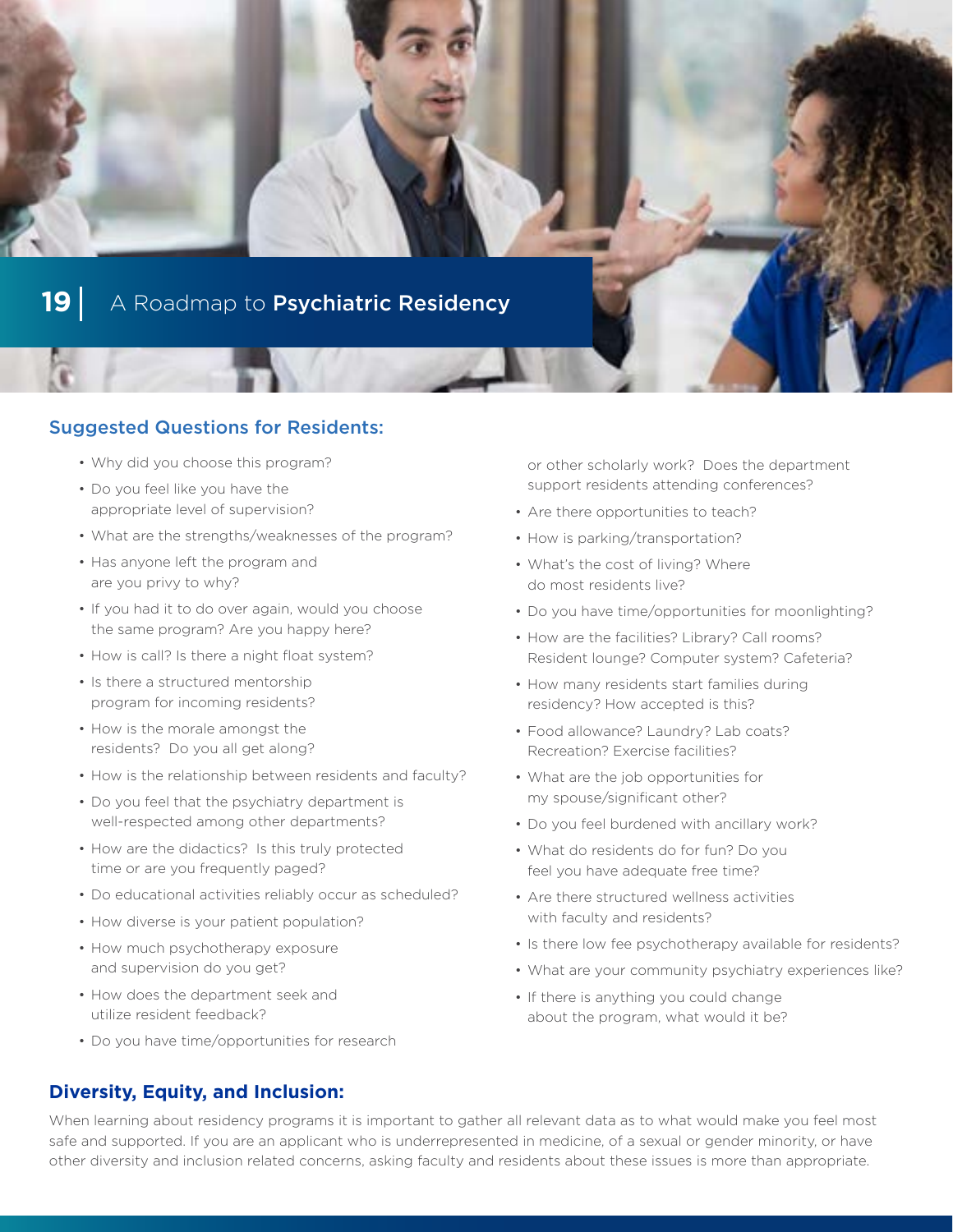

# **POST-INTERVIEW COMMUNICATION**

Consider writing thank you notes to any program which you plan to rank. You may consider sending thank you notes to the individual people you interviewed with, the Program Director and the program coordinators and assistants who helped to schedule your interview. All programs matching through the NRMP process are expected to respect an applicant's right to privacy and confidentiality, accept responsibility for the actions of recruitment team members, refrain from asking illegal or coercive questions, not require second visits or visiting rotations, and discourage postinterview communication. Some advisors will recommend sending a 'letter of intent' to the program you plan to rank first and yet the consensus is that sending a letter of intent does not ultimately matter. However, if you choose to send a letter of intent be confident that what you are telling programs is honest and recognize that the program will not respond to communications sent after your interview.

### For more information about Match Code of Conduct:

[www.nrmp.org/communication-code-of-conduct/](http://www.nrmp.org/communication-code-of-conduct/) [www.nrmp.org/match-participation-agreements/](http://www.nrmp.org/match-participation-agreements/)

## **WHAT HAPPENS IF YOU DO NOT MATCH?**

On the third Monday of March, you will learn whether you matched. Students who do not match have the opportunity to participate in the Supplemental Offer and Acceptance Program (SOAP) to apply to any unfilled programs. Please refer to the NRMP website for complete and up-to-date information on the SOAP. You should plan to work closely with your medical school Student Affairs Office, faculty advisor, or Career Counseling Office

to navigate the SOAP process. Ideally, you will apply to and accept an offer with an unfilled psychiatry residency program during SOAP. However, there have historically been more preliminary medicine, preliminary surgery, and transitional year positions available in SOAP than categorical positions, so you may find yourself being offered a one year preliminary or transitional year, with or without an offer for a residency position for the following year.

If you are unable to secure a preliminary or transitional year position, then you should immediately begin working with your medical school career advising office and faculty advisor on how to strengthen your application for reapplying in the next application cycle. Note that there are typically several psychiatry residency programs that offer PGY-2 positions outside of the match, and you may be fortunate enough to secure a PGY-2 psychiatry position that will begin immediately following your preliminary or transitional year. If you are not able to secure a residency position during the SOAP, then you have a few options to consider. If there are any positions that remain unfilled after the SOAP, you can apply directly to those programs. These openings may be identified through listing services or the NRMP website. Additionally, you should ask your school to notify you if they become aware of any newly approved residency programs that are looking to fill their new class before July 1. If these efforts are not successful, begin considering how you would like to spend the next year. Examples include the following: research (particularly within a psychiatry department that has a residency program), a graduate degree (such as an MPH), or delaying your graduation (some medical schools, but not all, will allow an unmatched senior to delay graduation by one year. You should discuss the pros and cons of these options with your Student Affairs Office and/or advisor.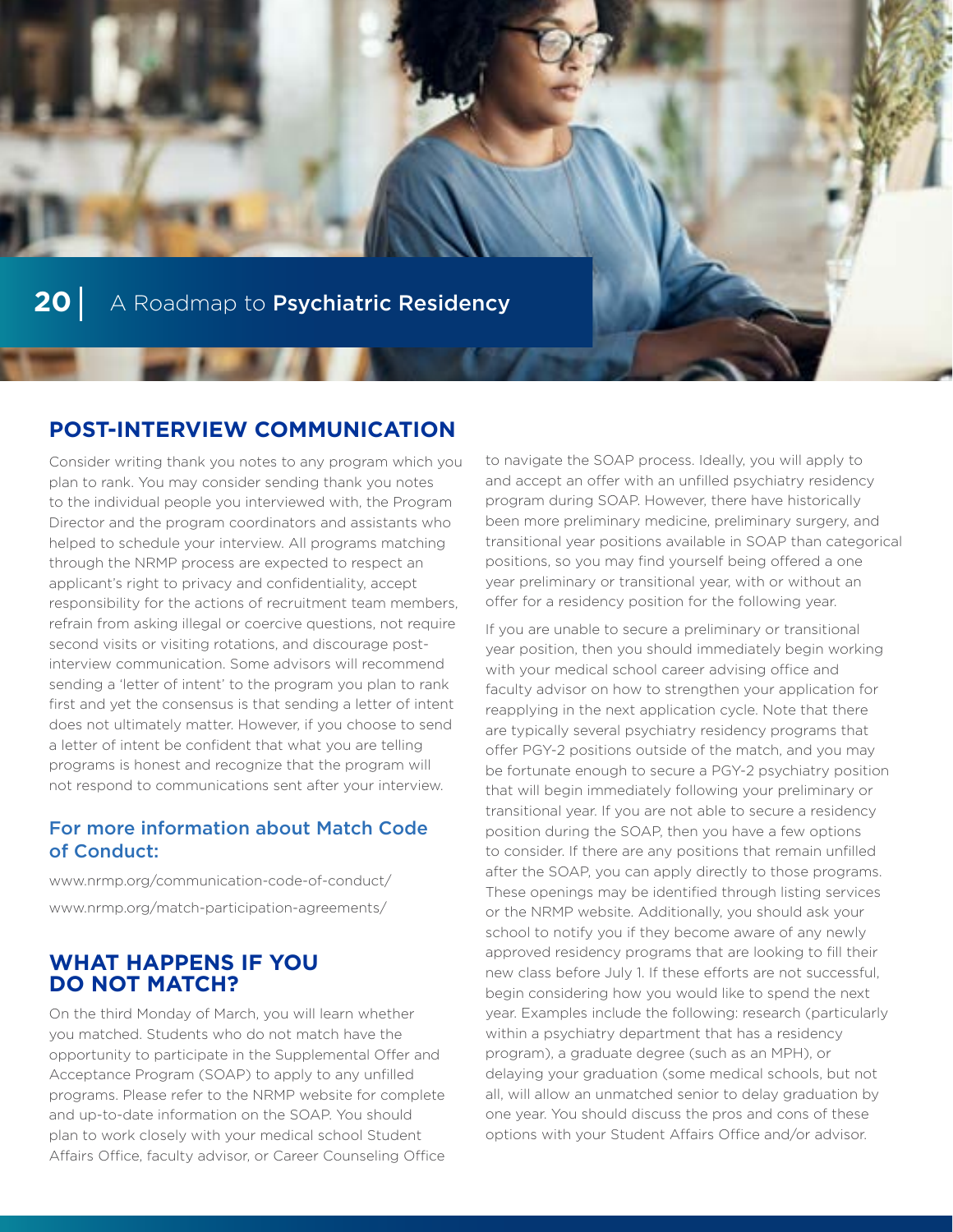# SPECIAL TOPICS **FACULTY ADVISORS**

The faculty advisor, also called a specialty advisor, plays an important role in supporting and guiding you in planning your 4th year schedule and applying to residency. Ideally this will be someone with whom you feel comfortable discussing your goals for the future, your strengths and weaknesses, and any concerns you have about matching successfully. Recent guides have been written about what faculty advisors should be thinking about as they advise you; the guidance is similar to that provided in this Roadmap (1). A faculty advisor might be a program director at your home institution, or a faculty member you worked with on your clerkship. You could be assigned a faculty advisor by your Dean's office, or they may be no formal structure. You should request a meeting with a potential faculty advisor as soon as you identify an interest in psychiatry since your advisor can help assess your fit and competitiveness for the field as well as identify any steps you can take to make yourself a more competitive applicant. In addition, the advisor can provide guidance as you make decisions about what rotations and electives to pursue in your 4th year and can discuss whether you should consider applying for any away rotations.

We strongly recommend meeting with the advisor early in the summer of your fourth year to discuss how many applications to submit, which programs may be a good fit for you, which are "reach" programs, and which are "safety" programs. After submitting your application, plan to keep in touch with your advisor to update them on your interview offers. If you find that you are concerned about not having enough interviews, reach out to your advisor to discuss what steps you should take next; this could include reaching out to programs individually, applying to more programs, or implementing a parallel plan (such as applying to another specialty, or to a preliminary or transitional year). Finally, as you finalize your rank order list, know it can be helpful to have someone look over your rank order list in light of your career goals to make sure that you have not overlooked an important consideration. If you are not comfortable asking your advisor, you should consider asking your Student Affairs office to review your list with you.

1.*Thomas, L.A., Schatte, D., Briscoe, G. et al. What Should Faculty Advisors Know Before Advising Students Applying to Psychiatry Residency. ACAD Psychiatry (2021). <https://doi.org/10.1007/s40596-021-01438-7>*



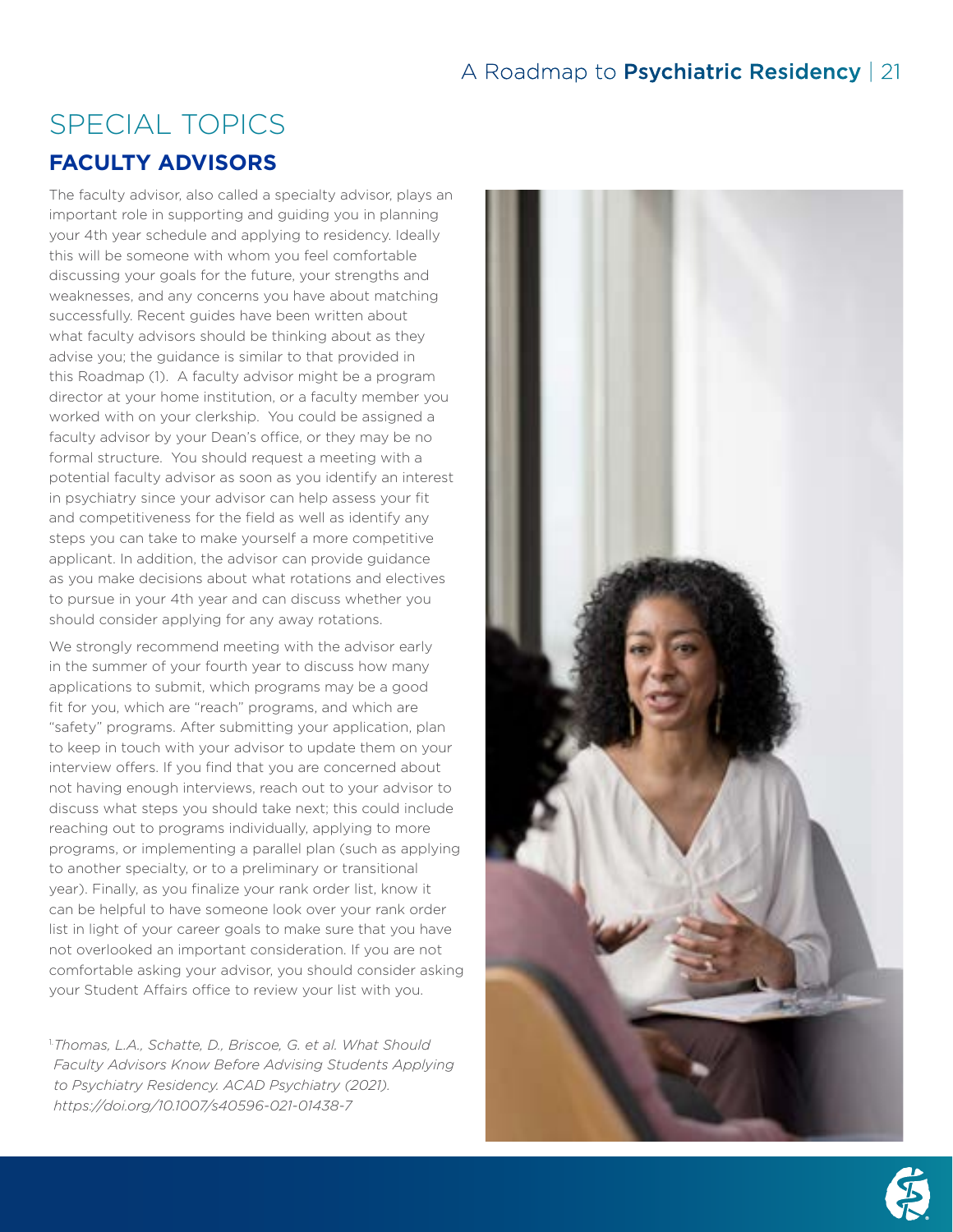**THE REAL PROPERTY** 

## **SPECIAL CONSIDERATIONS FOR OSTEOPATHIC MEDICAL STUDENTS (DOS)**

The osteopathic medical profession is rapidly growing throughout the United States. Following medical school, osteopathic physicians complete internship and residency. Post medical school graduate training was historically completed in American Ostopathic Association (AOA), ACGME, or dually accredited residency programs. Since the creation of the unified accreditation system, a single-match system with the ACGME, opportunities for osteopathic medical students have expanded. Thus it is imperative that the osteopathic student have familiarity with the Match processes discussed in previous sections. As of the Spring of 2021, not all previously-AOA residency programs have been ACGME accredited, but the vast majority have transitioned. Osteopathic medical students must consider the accreditation status of the programs to which they apply to ensure the program will have continued accreditation after their current application cycle.

The number of osteopathic medical schools in the US has been increasing and the percentage of osteopathic students matching into psychiatry has also been steadily increasing over the past few years. This growing interest in psychiatry among US seniors (MD and DO) in recent years has made the match more competitive. Thus, while the total number of DO's matching in the NRMP increased by 38% (183 to 335) in the past 5 years (2016-2020) there was a drop of 23% in the total percentage of DO applicants matched (7.9% to 5.6%).

The DO medical student is eligible to sit for the Comprehensive Osteopathic Medical Licensing Examination (COMLEX) as well as the United States Medical Licensing Examination (USMLE). The ACGME has made provisions to recognize osteopathic medical training and board certification as proper qualifications. Although the examinations are viewed as equivalent by the licensing boards, some Program Directors give preference to the osteopathic medical student that takes and passes both the COMLEX and USMLE. It is important to explore the specific program preferences when applying through the match. Between 2013-2018, for the 570 DO students who applied in psychiatry, the number of applications needed to reach the point of diminishing returns was 23 for those scoring greater than or equal to 220 for Step 1 and 27 for those scoring less than or equal to 202. In the AAMC 2020 report, the probability of matching reached about 80% with 7 contiguous ranks and over 90% with 11 contiguous ranks for a DO applicant. In the 2020 NRMP match, COMLEX-USA Level 1 scores of 450 resulted in a 70% probability of matching while over 600 resulted in an almost 90% probability of matching. Please review the other relevant sections of this monograph to learn how to make your application more competitive for a successful match.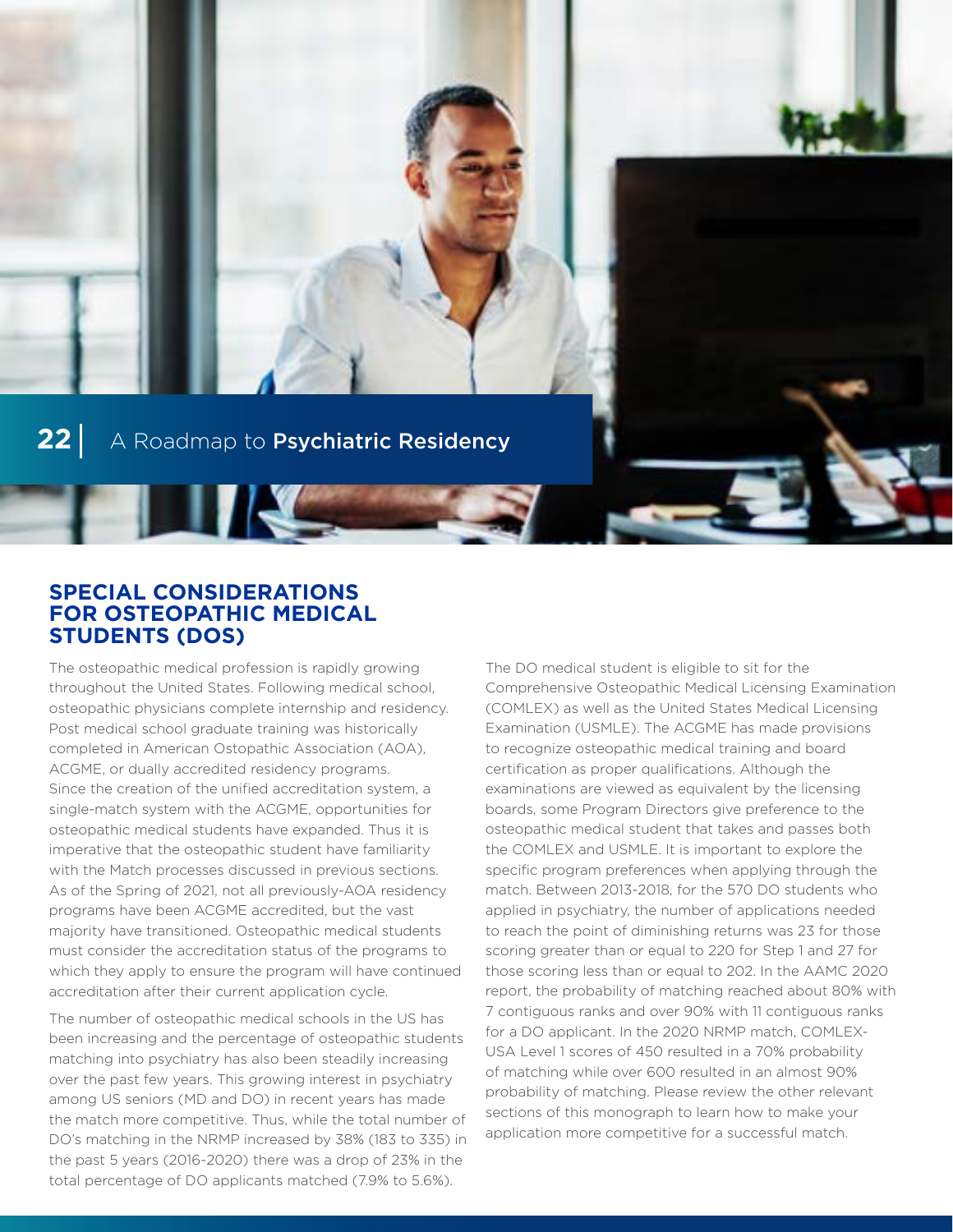Osteopathic medical students often investigate fellowship opportunities when applying to residencies. Medical students may be drawn to residencies that provide specific fellowship opportunities. Currently, a resident must complete an ACGME accredited residency in order to match into an ACGME fellowship. Starting on July 1, 2019, the ACGME Common Program Requirements will recognize former AOA residency training as an appropriate prerequisite for ACGME fellowship and will recognize the osteopathic specialty boards as an equivalent board certification examination. The American Osteopathic Board of Neurology and Psychiatry (AOBNP) will continue to offer specialty board certification in 29 specialties and 77 subspecialties, including Psychiatry, Child/Adolescent Psychiatry, Geriatric Psychiatry, Addiction Medicine, Hospice/Palliative Care and Sleep medicine. The osteopathic psychiatry resident will therefore be eligible for the American Board of Psychiatry and Neurology (ABPN) and the American Osteopathic Board of Neurology and Psychiatry (AOBNP) board certifications.

#### Resources:

- 1. AOA: About Us-OMP Report, 2018. https://osteopathic. org/about/aoa-statistics/
- 2. Adrienne White-Faines, MPH, FACHE, AOA Postgraduate Update. November 2018. 1-3.
- 3. National Resident Matching Program, Results and Data: 2020 Main Residency Match®. National Resident Matching Program, Washington, DC. 2020. Accessed May 8, 2021
- 4. American Association of Medical Colleges. https:// students-residents.aamc.org/apply-smart-residency/ apply-smart-data-consider-when-applying-residency. Accessed May 8, 2021.

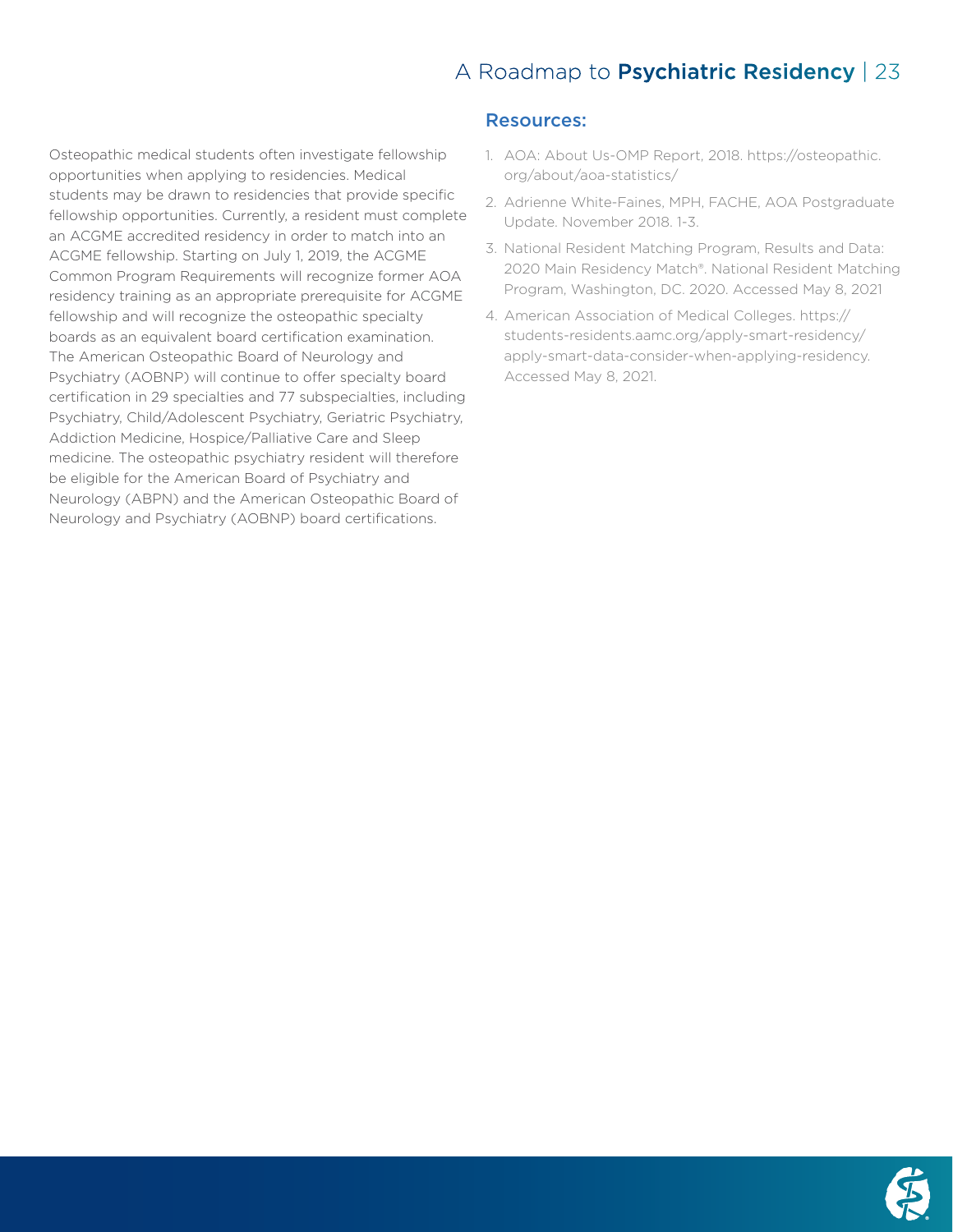## **ADVICE FOR INTERNATIONAL MEDICAL GRADUATES (IMGs)**

International medical graduates (IMGs) play a pivotal role in the U.S. health care system and make up a substantial proportion of the psychiatry workforce. IMGs often bring adaptability, sound clinical judgment, diversity and maturity to the residency program they join. However, in recent years, applying and matching to residency programs has become somewhat more challenging. From 2014 to 2020, IMGs successfully matching into psychiatry decreased by 46.3%. With the 2019 ACGME Common Program Requirement on diversity and inclusion, IMGs will continue to be an essential fabric of our health care system caring for a diverse and underserved patient population, especially in psychiatry. It is clear, however, that given the growing interest in psychiatry among U.S. Medical Graduates (USMGs) and DOs, IMGs applying for a residency training program in psychiatry should look into strengthening their application based on some of the below suggestions:

Before taking the first step to pursuing residency training in psychiatry in the U.S., IMGs should familiarize themselves with the U.S. medical education system especially GME; language/communication and cultural factors affecting interpersonal relationships with patients, faculty and staff; immigration policies; and visas required for coming to the USA. The American Psychiatric Association and Educational Commission for Foreign Medical Graduates (ECFMG) provide the following web resources with useful topics in navigating residency training in the United States:

Navigating Psychiatry Residency in the United States: A Guide to International Medical Graduate Physicians:

- 1. [https://www.psychiatry.org/psychiatrists/international/](https://www.psychiatry.org/psychiatrists/international/international-trainees/international-medical-graduates-guide-to-u-s-residency) [international-trainees/international-medical-graduates](https://www.psychiatry.org/psychiatrists/international/international-trainees/international-medical-graduates-guide-to-u-s-residency)[guide-to-u-s-residency](https://www.psychiatry.org/psychiatrists/international/international-trainees/international-medical-graduates-guide-to-u-s-residency)
- 2. ECFMG Certificate Holders Office (ECHO) Resources: <https://www.ecfmg.org/echo/resources.html>

U.S. clinical experience in psychiatry is highly valued by training directors as it familiarizes IMGs with the U.S. health care system. Many program directors prefer IMGs who have at least 6 months of varied U.S. clinical experiences. It is advisable to gain such experience from an observership or externship, if available, especially at a Sponsoring Institution of GME training or with affiliated faculty, or by participating in clinical research opportunities. Participation in US clinical experiences will increase IMGs' exposure to the differing cultures of health care systems and to diverse population groups. This will help IMGs acculturate to U.S. health systems while experiencing likely cultural difference in topics like gender-related issues, physician-patient relationships, approaches to patient care, and organizational hierarchy. Interactions with clinical staff and patients should be used to sharpen verbal and nonverbal communication. IMGs should also choose their clinical or research experiences based on their ability to demonstrate their dedication and commitment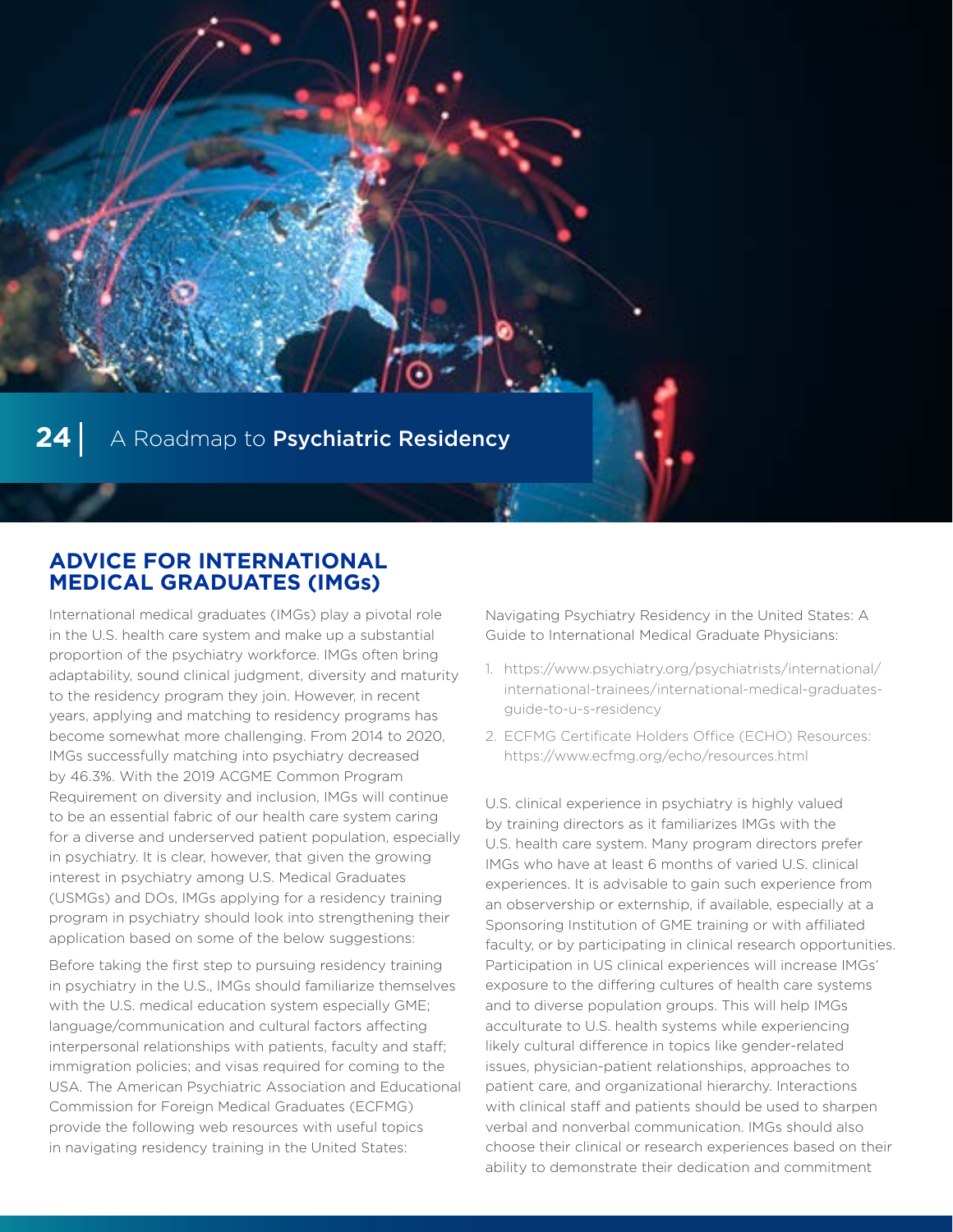to the field of psychiatry and obtain strong letters of recommendations, as well as seizing opportunities to publish articles in a medical journal, present posters at meetings, or contribute to writing grant proposals. Attending national conferences may help provide opportunities to present scholarly work and network with psychiatrists.

Personal statements are used to succinctly but honestly describe one's journey of immigrating since graduating medical school, along with a sincere description of the factors leading to one's choice of psychiatry over other medical specialties. A unique and genuinely stated personal description stands out over any manufactured samples that you may find online. Gaps in training must be explained clearly. Length and quality of prior training experiences should also be described especially those in psychiatry and mental health. In addition, programs often evaluate the quality of medical school and post-graduate training experiences. Maturity, adaptability, and life experiences serve as assets to any program. If research is your strong interest, then your research background should be highlighted along with any advanced degrees and publications.

USMLE scores are strongly considered by many programs. Some programs put weight on passing Step 3 prior to starting residency for this group. Transcripts from non-U.S. medical schools are different from transcripts from U.S. medical schools. Make sure there is a clear explanation of the grade system. For example, state that 'first class' grading in your school may indicate that you are among the top 5% students there, since it will translate to a 60% score on your transcript, which may confuse the reader of your application.

Strong letters of recommendation (LORs) from psychiatrists, especially affiliated with psychiatry residency training programs, further reinforce the genuine interest of the applicant. Given the competitive nature of the residency application process, IMGs often apply to more programs than USMGs. Since this becomes expensive, it is wise to review program details and location online, understand if the program will be a good fit for you, and then strategically invest your resources. Be sure to determine what visa a particular program may offer. Many programs offer J-1 through ECFMG, which requires a 3-year J-1 waiver position post-residency. A much smaller number of programs may offer an H-1B, which requires completion of USMLE Step 3.

IMGs also need to be vigilant about the changes expected in the future in the residency application process. As the USMLE Step 1 scoring process transitions to a Pass/Fail System in 2022, strong USMLE Step 2 Clinical Knowledge (CK) scores will be helpful for IMGs to demonstrate their strengths in clinical knowledge. To be eligible to rank

programs in the NRMP, IMGs are required to be certified by the ECFMG. Before the COVID-19 pandemic, ECFMG certification required passing USMLE Step 1, Step 2 CK, and the Step 2 Clinical Skills (CS). With discontinuation of Step 2 CS in January 2021, the ECFMG implemented different pathways for IMGs to be certified for the 2021 Match. These various pathways were based on the physician status in their home country and the type of accreditation of their medical school, with each pathway requiring different minimum requirements. Apart from these requirements, IMGs are also required to score a minimum of 350 of grade B in each of the four components (Listening, Reading, Speaking, and Writing) of the Occupational English Test (OET) Medicine to satisfy the requirements for communication skills for ECMFG certification. The ECFMG plans to implement similar pathways and OET score requirements for ECFMG certification for IMGs for the 2022 match ([https://www.](https://www.ecfmg.org/certification-requirements-2022-match/) [ecfmg.org/certification-requirements-2022-match/](https://www.ecfmg.org/certification-requirements-2022-match/)).

Medical students from international medical schools and IMGs who are in the early/contemplating phase of applying to residency programs in 2024 should also be aware that they will be eligible for ECFMG certification only if their medical school is accredited by the World Federation for Medical Education (see here for more details: [https://www.](https://www.ecfmg.org/accreditation/) [ecfmg.org/accreditation/](https://www.ecfmg.org/accreditation/)). IMGs are strongly recommended to frequently visit the ECMFG website to be updated with the changing requirements for ECFMG certification to match to residency programs in the coming years.

While the application process may appear daunting, it is important to keep in perspective that everyone (including USMGs and DOs) goes through the same process of matching for residency, and that there is certainly light at the end of this tunnel. Take one step at a time, maintain an unwavering focus on your target, and strategically manage your resources.

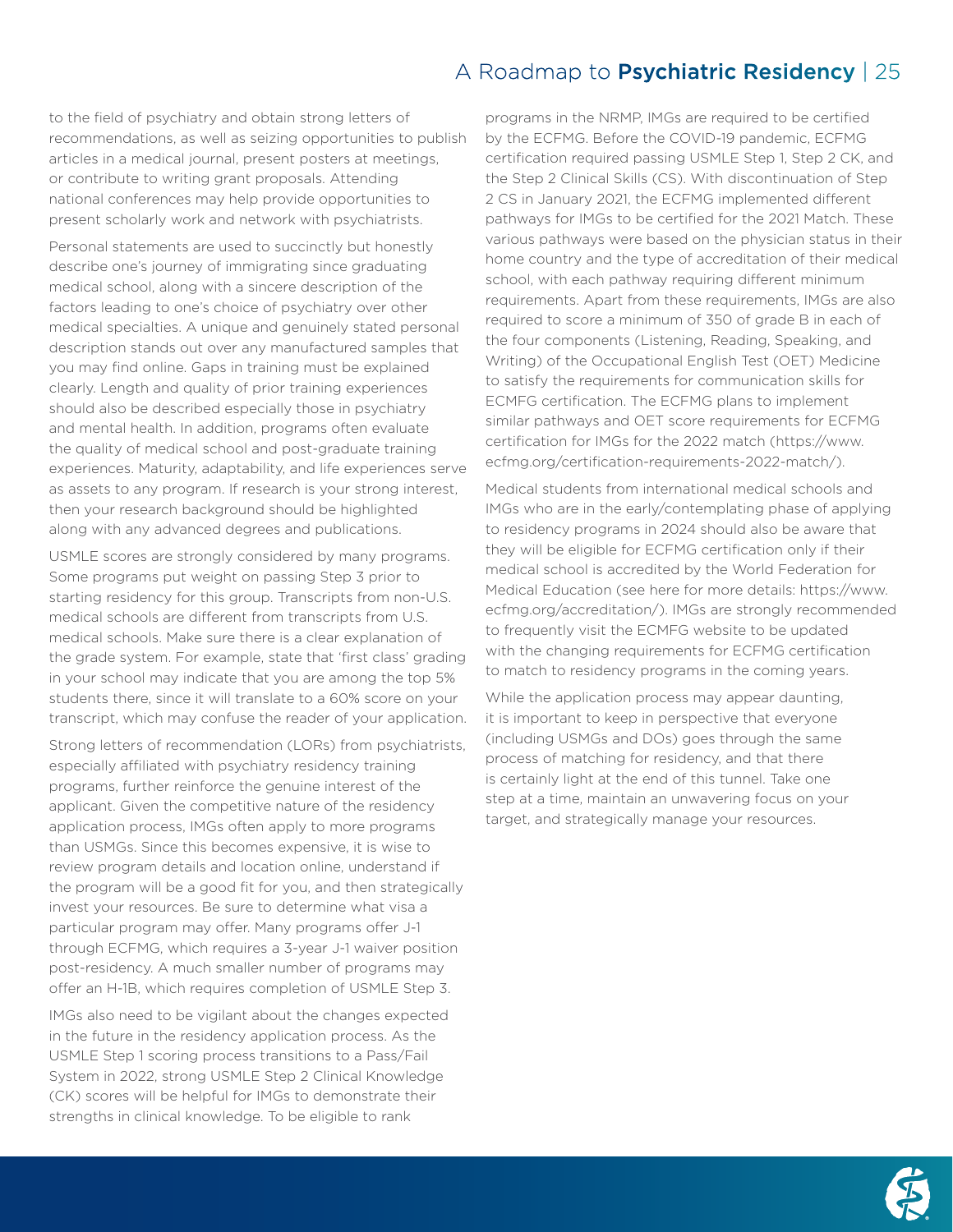## **THE ROAD TO A MILITARY RESIDENCY**

So you want to be a Military Physician? The United States Army, Navy, and Air Force each has a Medical Corps and offers psychiatry, various Primary Care, and Surgical residencies with a wide variety of fellowships. A military medical residency provides extraordinary training and a gateway to exciting and varied career paths. The three Military Services have slightly different paths to residency, but overall are similar and start with making contact with a local Military Health Services Recruiter.

Planning for a military career and residency starts before entering medical school. One must either attend the Uniform Services University of Health Sciences (USUHS) or accept a Health Professions Scholarship Program (HPSP) scholarship to compete for a military residency. All students whose medical training was paid for by the military will have an active-duty service obligation. The vast majority (>90%) of USUSH and HPSP students will complete an Active-Duty Military Residency at one of the Military Medical Centers.

Uniform Services University of Health Sciences: USUHS is often called the "Military's Medical School." USUSH students are commissioned as Active-Duty Officers in the grade of 02 - Army and Air Force - Second Lieutenant/Navy – Ensign. These students receive full pay and benefits of an Officer along with full tuition, fees, and health insurance. Upon graduation, USUSH students compete for the residency of their choice. Regardless of the length of their residency, USUHS students have a seven-year Active-Duty Service Obligation (ADSO) to be served after residency.

The R. Edward Hebert Armed Forces Health Professions Scholarship Program: HPSP recipients are commissioned as Reserve Corps Officers upon accepting their

scholarship. They can use their scholarship at any fully accredited allopathic or osteopathic medical school. HPSP recipients receive full coverage of all tuition/fee charges and reimbursement of health insurance costs and other related school expenses. They receive a monthly stipend of approximately \$2,000. Upon completion of medical school, HPSP recipients are commissioned in the Active Medical Corps. They have an ADSO equal to either the number of years that they received the scholarship or the length of their residency – whichever is longer. Most HSPS scholarships are four-year scholarships although a few three-year scholarships are available.

**Example:** a four-year HSPS scholarship = a fouryear Active-Duty Service Obligation upon residency completion unless the residency training program was longer than the years of scholarship. In that case, the ADSO equals the length of the residency.

**Military-Specific Training:** HPSP students attend military-specific training during medical school. This generally occurs prior to starting medical school and during the first summer break. The timing and length of training vary by military service. In general, such training consists of a direct commissioning course and a basic officer leader course. USUSH students receive such training throughout their four-year education.

**Clinical Rotations:** The Military Health Services have Medical Centers (MED CEN) throughout the US and Hawaii where Graduate Medical Education occurs. USUHS and HPSP students can rotate with residency programs. These training opportunities provide an opportunity to get to know the programs and locations. Not all medical specialty residencies are available at each Medical Center.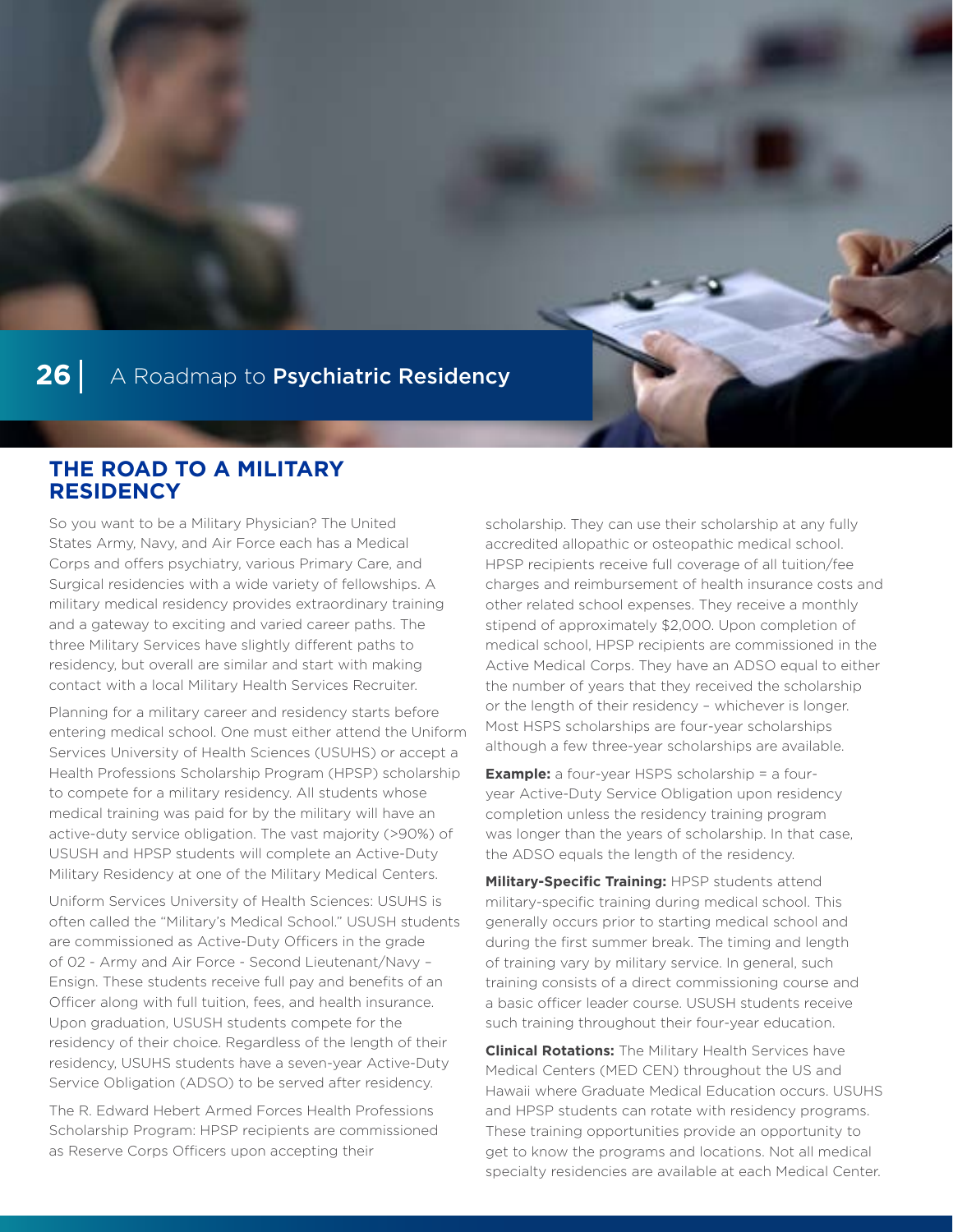**The Military Residency Match:** The three Military Services hold their own graduate medical education selection boards – or "match." Results are released in mid-December.

**Academic Requirements:** The Military Services have minimum academic requirements for an HPSP Scholarship:

- MCAT Score of 500
- Undergraduate GPA of 3.2
- Hold a baccalaureate degree from an accredited school
- Maintain full-time student status during the duration of the medical degree program

#### **Additional Requirements:**

- Must be a US Citizen
- Must qualify to be a Commissioned Military Officer
- Must pass a physical and meet servicespecific height and weight requirements

#### **Resources to help you learn more and apply:**

Health Professions Scholarship Program: This site has links to the Army, Navy, and Air Force HPSP scholarships. [https://www.shpep.org/scholarships-funding-opportunities/](https://www.shpep.org/scholarships-funding-opportunities/health-professions-scholarship-program-hpsp/) [health-professions-scholarship-program-hpsp/](https://www.shpep.org/scholarships-funding-opportunities/health-professions-scholarship-program-hpsp/)

Contact A Recruiter: This site has links to Service-Specific Officer Medical Training Recruiters. [https://](https://www.medicineandthemilitary.com/contact-a-recruiter) [www.medicineandthemilitary.com/contact-a-recruiter](https://www.medicineandthemilitary.com/contact-a-recruiter)

US Army Medicine: This site has information on the Army Medical Corps (Physicians): benefits, careers, jobs, etc. Army Doctors: Opportunities & Benefits | [goarmy.com](http://goarmy.com)

US Air Force Medical Service: This is the homepage for Air Force Medicine with links to applying for the HPSP scholarship. [https://www.airforcemedicine.](https://www.airforcemedicine.af.mil/Organizations/Physician-Education-Branch/) [af.mil/Organizations/Physician-Education-Branch/](https://www.airforcemedicine.af.mil/Organizations/Physician-Education-Branch/)

US Navy Physician Careers: Physician & Medical Corps Officer Careers | [Navy.com](http://Navy.com)

Uniformed Services University: https[:www.usuhs.edu](http://www.usuhs.edu)



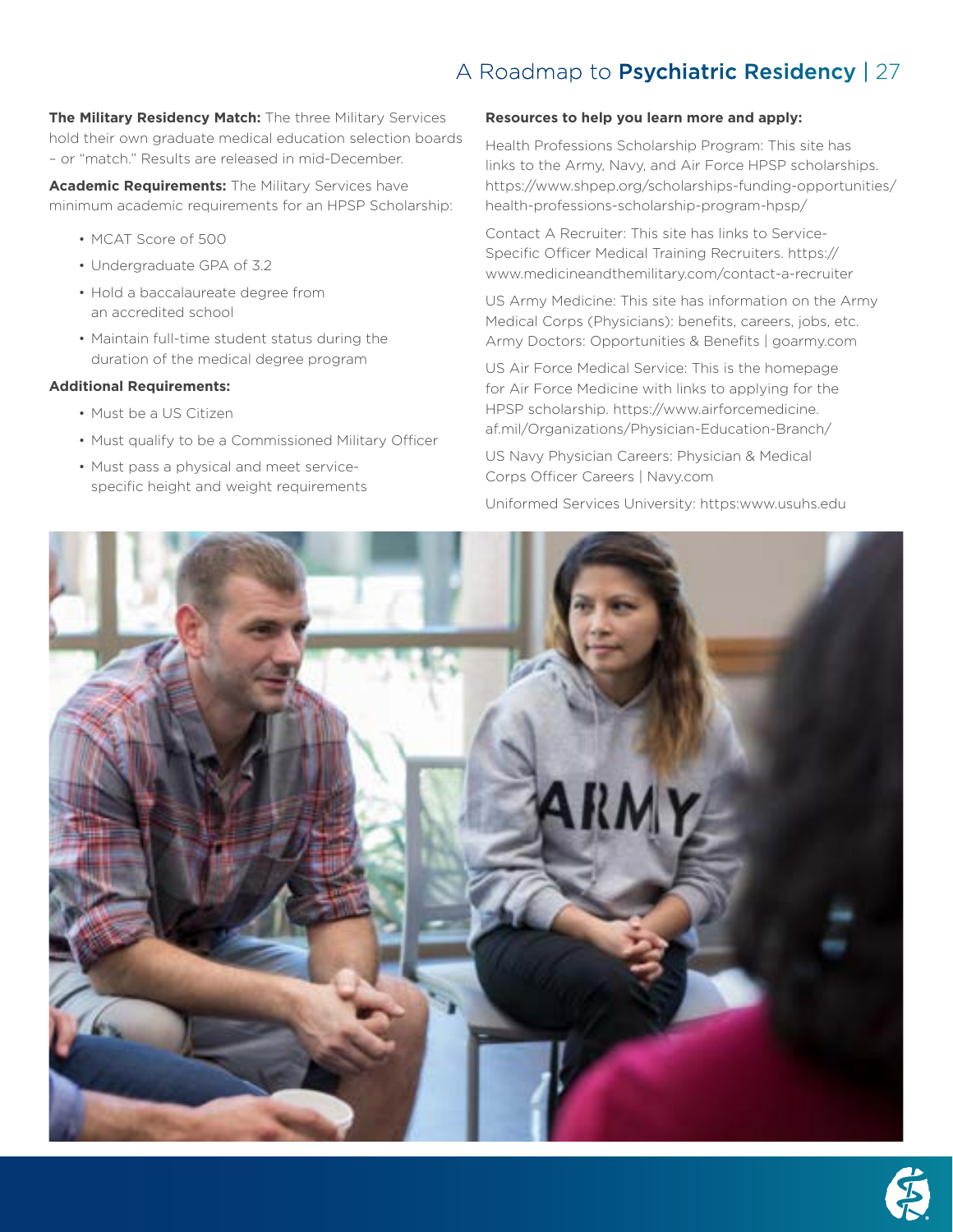

## **SPECIAL CONSIDERATIONS FOR COUPLES MATCHING**

Couples have been able to participate as such in the Match since 1984.(1) In the 2020 and 2021 matches, 2,448 individuals participated as couples and had a PGY-1 match rate of 95.6 and 93.4 percent respectively. (1,2) This was slightly higher than the overall PGY-1 match rate for US seniors which was 93.7 and 92.8 percent respectively.

Speak with your faculty advisor if you are considering couples matching. Ideally coordinate with your advisor and your partner's advisor to determine the number of applications they recommend submitting. If one or both of you is trying to match into a competitive specialty, you typically will be advised to apply more broadly and to more programs than if you were matching alone. Depending on your specialty and that of your partner, you may also be limited to programs in larger cities as opposed to more rural options.

If you would like to end up in the same geographic area, official couples matching is advised. "Unofficial" couples matching (eg. mentioning to programs that you are trying to match together) is not part of the algorithm and could end up with you and your partner matching in very distant locations. A couple may need to submit a longer rank list than an individual; this is because their rank list will

contain combinations of programs rather than individual programs listed once. A couple's rank list may include a single program listed multiple times in combination with the other partner's desired programs. The longer the rank list that the couple submits, the more likely they are to be matched to one of those options. The couples match also has the option for one partner to indicate a willingness to be unmatched at a specific rank on the rank list, as long as the partner is matched to the program linked to that rank. By submitting a longer rank list that includes more possible options (including the possibility of one of you going unmatched), you can improve your chances of successfully ending up in the same city together as a couple.

- 1. Results and Data 2021 Main Residency Match. The Match. National Residency Matching Program. [https://mk0nrmp3oyqui6wqfm.kinstacdn.com/](https://mk0nrmp3oyqui6wqfm.kinstacdn.com/wp-content/uploads/2020/06/MM_Results_and-Data_2020-1.pdf) [wp-content/uploads/2020/06/MM\\_Results\\_and-](https://mk0nrmp3oyqui6wqfm.kinstacdn.com/wp-content/uploads/2020/06/MM_Results_and-Data_2020-1.pdf)[Data\\_2020-1.pdf](https://mk0nrmp3oyqui6wqfm.kinstacdn.com/wp-content/uploads/2020/06/MM_Results_and-Data_2020-1.pdf) Accessed April 2, 2021
- 2. Results and Data 2021 Main Residency Match. The Match. National Residency Matching Program. [https://mk0nrmp3oyqui6wqfm.kinstacdn.com/wp](https://mk0nrmp3oyqui6wqfm.kinstacdn.com/wp-content/uploads/2021/03/Advance-Data-Tables-2021_Final.pdf)[content/uploads/2021/03/Advance-Data-Tables-2021\\_](https://mk0nrmp3oyqui6wqfm.kinstacdn.com/wp-content/uploads/2021/03/Advance-Data-Tables-2021_Final.pdf) [Final.pdf](https://mk0nrmp3oyqui6wqfm.kinstacdn.com/wp-content/uploads/2021/03/Advance-Data-Tables-2021_Final.pdf) Accessed April 2, 2021.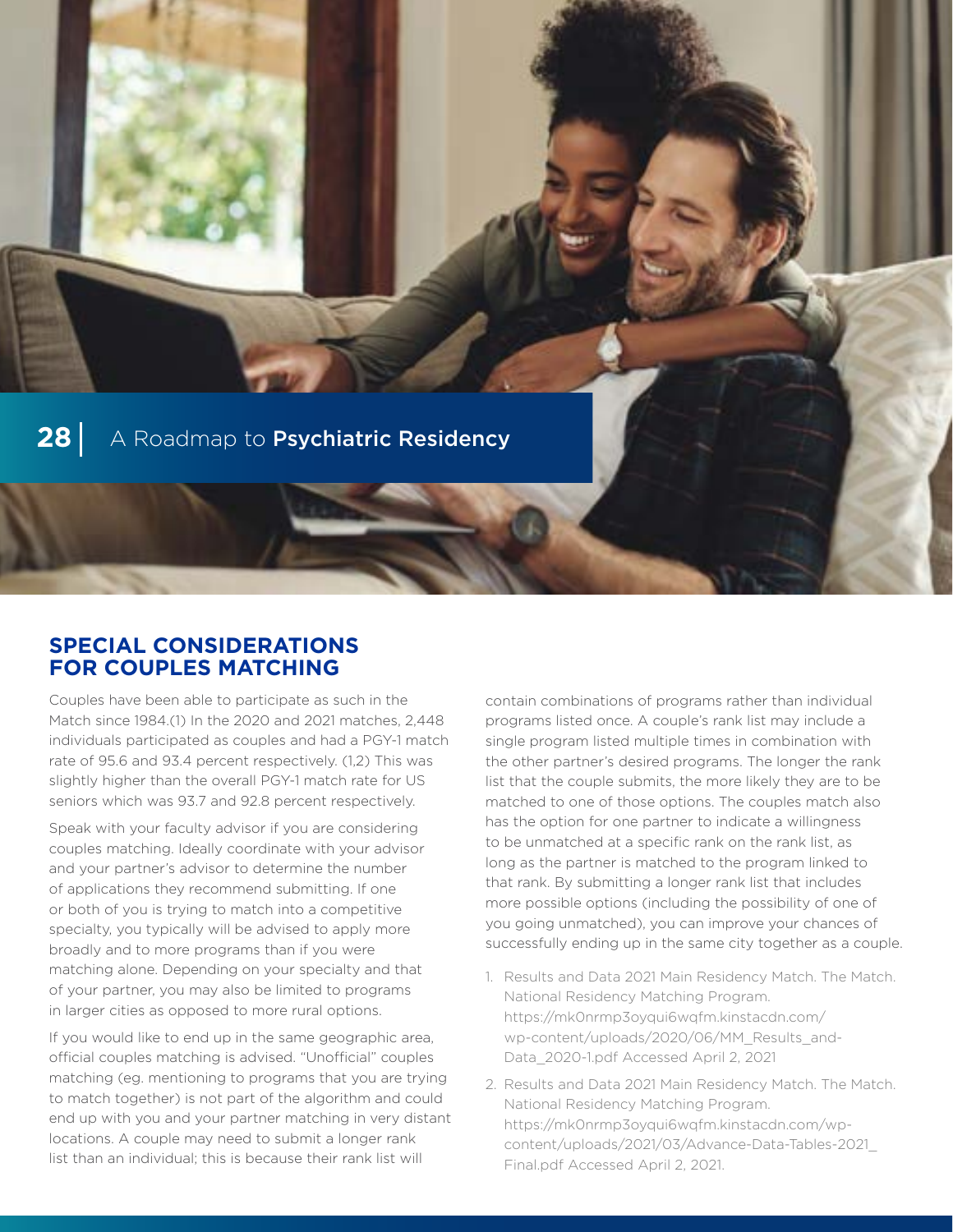

# **PGY2 AND OTHER TRANSFERS**

A small number of PGY2 psychiatry spots are purposefully offered in the match each year for residents who choose to switch specialties or completed a preliminary year of training. Spots at PGY2 level and above may also become available unexpectedly when a resident leaves a program. Recruitment for these spots happens outside of the match process. Residents looking for these spots may be changing specialties or relocating. They also may have matched to a program initially that is not the best fit academically or personally. Open PGY2 and above spots are usually in high demand.

Advertising for these spots is not done in a consistent manner. Anecdotally, the most common place where these sites are posted or listed is the listserv of the American Association of Directors of Psychiatry Residency Training (AADPRT). Some of these positions are also listed on the American Psychiatric Association website [\(https://www.](https://www.psychiatry.org/residents-medical-students/residents/vacant-resident-positions) [psychiatry.org/residents-medical-students/residents/vacant](https://www.psychiatry.org/residents-medical-students/residents/vacant-resident-positions)[resident-positions\)](https://www.psychiatry.org/residents-medical-students/residents/vacant-resident-positions). If you find yourself looking to transfer to an upper level PGY spot, you should seek guidance from the medical school from which you graduated. If that school has a psychiatry residency program, you should reach out to that residency director for help and inquire if they are on the AADPRT listserv and have seen recent notice of open spots. You can also directly email program directors to inquire about open spots. Consider attaching your CV and other relevant application information to this email. Be

prepared to send the usual application materials - board scores, transcript, MSPE and letters of recommendation. If possible, include letters of recommendation from your current program director and attending physicians who have worked with you during residency. Edit your personal statement your personal statement to include your reason for changing programs or specialties.

Programs with open spots will conduct interviews; the interview may be an individual interview instead of the group interview day that is common in the match process. Please see other sections of the Roadmap for general interview tips. Your clinical experience to date will likely be viewed as a strength and you should frame it as such during the interview process. Since the match process does not apply, it is acceptable to inquire at the conclusion of the interview day about when you will hear if you will be offered a spot. While some programs may have contracts available for signature when offering a position, many will have an offer letter for your consideration and signature and the formal contract will come later. If you are transferring programs, be sure to verify your last day of work at one position, the first day at the new position, and orientation dates. If you have a Visa, consider that you may not be able to have any gaps in residency employment dates. Your new program and old program should coordinate communication of your previous completed rotations and milestones attained.